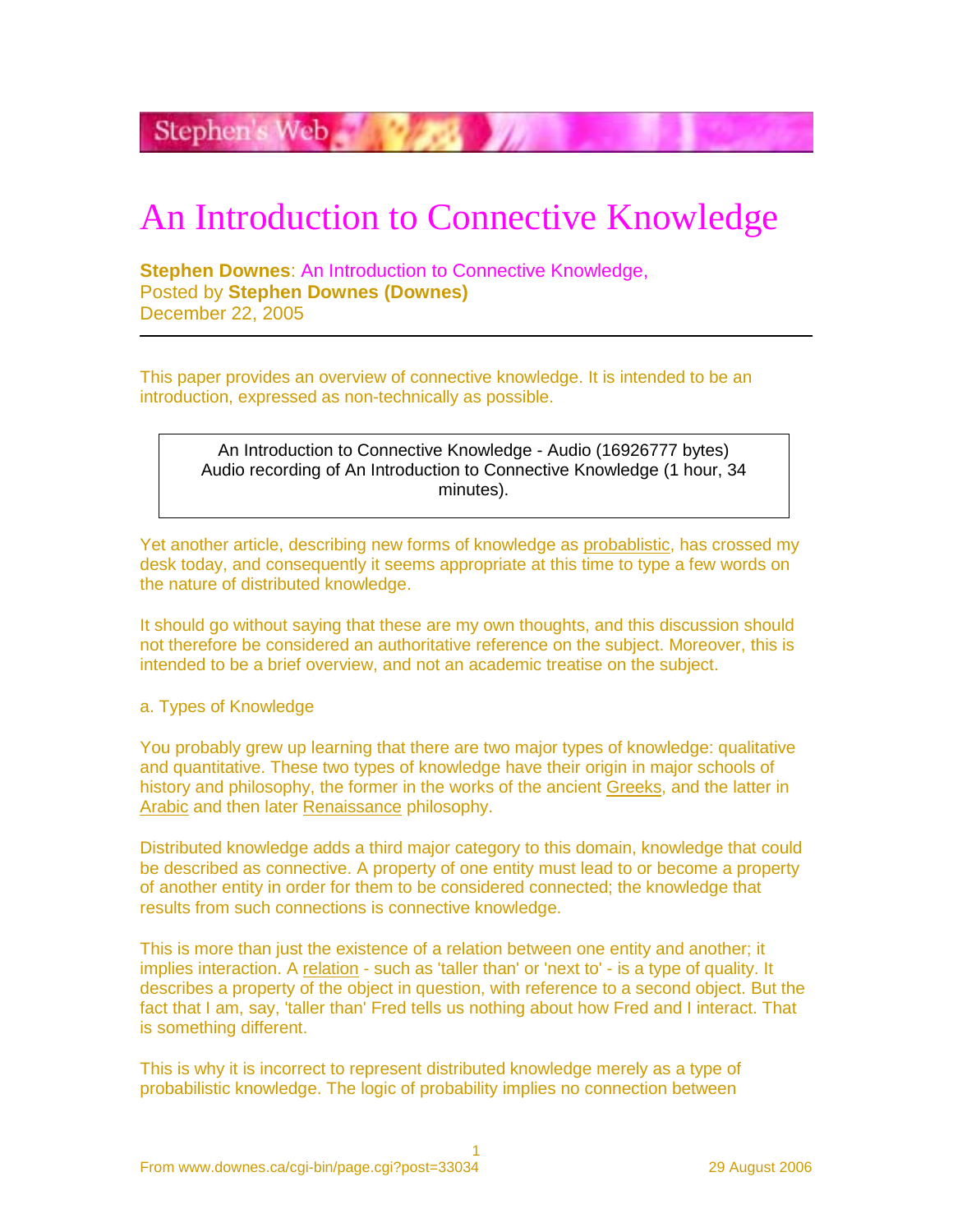correlated events; it merely observes a distribution. A connected system will exhibit probabilistic characteristics, but it is not itself probabilistic.

Probabilistic knowledge is a type of quantitative knowledge. It is based on the counting of things (or events, or whatever) and of comparisons between one count and another (one needs only to read Carnap to see this clearly). A poll, for example, gives us probabilistic information; it tells us how many people would vote today, and by inference, would vote tomorrow. But the fact that Janet would vote one way, and I would vote one way, tells us nothing about how Janet and I interact.

Connective knowledge requires an interaction. More to the point, connective knowledge is knowledge *of* the connection. If Janet votes a certain way because I told her to, an interaction has taken place and a connection has been established. The knowledge thus observed consists not in how Janet and I will vote, nor in how many of us will vote, but rather, in the observation that there is this type of connection between myself and Janet.

# b. Interpretation

What we 'know' about the world is irreducibly interpretive. That is to say, we do not through our senses and cognition obtain any sort of *direct* knowledge about the world, but rather, interpret the sensations we receive. This is true not only of connective knowledge, but of all three types of knowledge.

Consider qualities, for example. We take it as basic or atomic (see people like Ayer for example) that a statement like 'this apple is red' represents a pure and unadjusted fact. However, looking at this more closely tells us how much we have added to our original sensation in order to arrive at this fact:

First of all, the apple itself has no inherent colour. Colour is a property (specifically, the wavelength) of light reflecting off the apple. In different coloured light, the apple will appear to us differently - it appears white in red light, for example, or grey in diminished light. Yet we say the apple is 'red' - standardizing our colour descriptions to adapt to the natural light that surrounds us day to day.

Second, our perception of the apple as 'red' depends on our organizing light patterns in a certain way. When I was a child, the spectrum had six colours - red, orange, yellow, green, blue and purple. As an adult, I find that a seventh - indigo - has been added. It's not that a new colour came into existence when I was twenty, it's that our nomenclature changed. In a similar way, we can divide the colours of the spectrum in numerous ways: 'red', for example, can include shades as varied as 'crimson' and 'cherry'. Or '#ff0000'.

And third, when we say that 'the apple is red' we are drawing on our prior linguistic ability to use the words 'apple' and 'red' correctly and apply them to appropriate circumstances. Indeed, our prior knowledge often shapes our perceptions themselves: were you shown an apple in diminished light, so that all you could see was grey, and asked what colour it was, you would still respond 'red' because of your prior expectations about apples and redness.

Less intuitively so, but equally clearly, interpretation applies to quantitative knowledge as well. It is easy to say that a sentence like 'there are twenty schoolchildren in the yard' is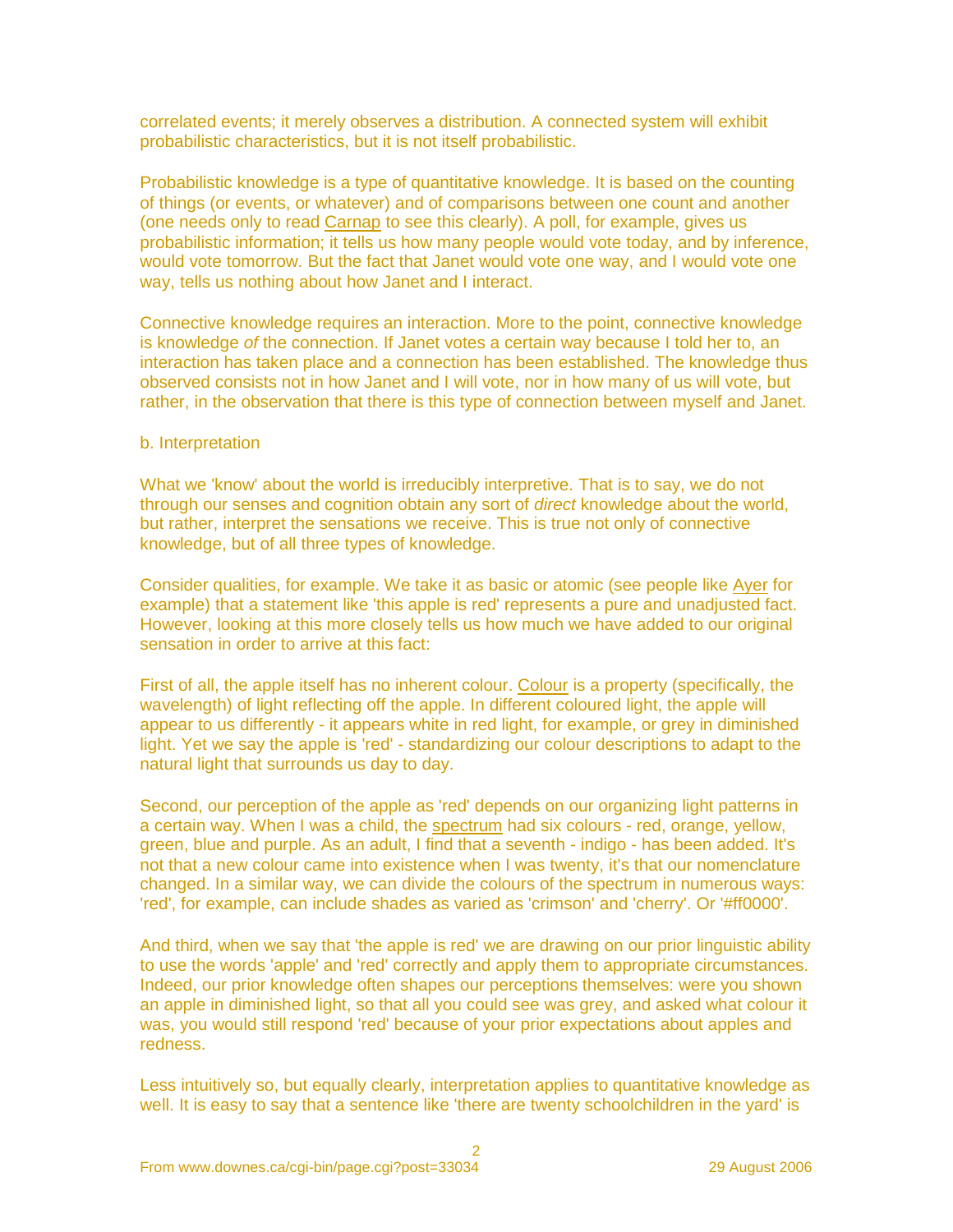a basic fact, but this all depends on how you classify schoolchildren. Suppose, unknown to us all, one of the children had just been expelled; is our statement now false? Not obviously so. Perhaps one of them is over sixteen - is this person still a child (and hence, a schoolchild)? It depends on your point of view.

Quantification is essentially the enumeration of members of a category or set. Consequently, it depends crucially on how that set is defined. But membership in a set, in turn, is (typically) based on the properties or qualities of the entities in question. So such membership is based on interpretation, and hence, so is counting.

One might be tempted to say that even though applied instances of counting are based on interpretation, mathematics itself is not. But in my view, this too would be mistaken. For one thing, as people such as Mill and Kitcher argue, the rules of mathematics depend on empirical verification for their importance: we say that one plus one is two, not out of some innate sense of goodness, but because when we put one sheep together with another, we observe that there are two. Nothing but our observations prevents us from saying that one plus one is three, and in some contexts such a statement makes perfect sense.

#### c. Emergence

Emergence is a hard concept, but at this point I can gloss it with a simple characterization: emergence is interpretation applied to connections.

There are two (equally valid) ways of thinking about this:

First, we may perceive an actual set of connections linking a group of entities as a distinct whole. For example, when one domino topples another, and so on, in turn, and we observe this from a distance, we may observe what appears to be a wave moving through the dominos. The wave that we observe can be said to be an 'emergent phenomenon' - it is not a property of the dominos themselves, or even of the falling of the dominos, but of the connectedness of the falling - because one domino causes the next to fall, we see a wave.

Second, we may perceive something as a distinct whole and interpret this as a set of connections. For example, when we look at the image of Richard Nixon on the television, we do not perceive the individual pixels, but rather, the image of a person. But our inference goes beyond merely the observation of the person; if asked, we would say that the appearances of the pixels are connected to each other, through the mechanism of having a common origin (Richard Nixon himself) and the mechanism of video broadcasting.

Emergence is fundamentally the result of interpretation. As mystics (and Spinoza) are fond of arguing, everything is connected. At a certain point, as the old saying goes, when a butterfly flaps its wings in China, the result is a thunderstorm in Halifax. But broadcasters in Halifax do not watch butterflies in China in order to predict the weather, because this connection will be of no use to them. Typically, they will look at more intermediate events, themselevs emergent properties, such as waves of air moving through the atmosphere (known locally as 'cold fronts').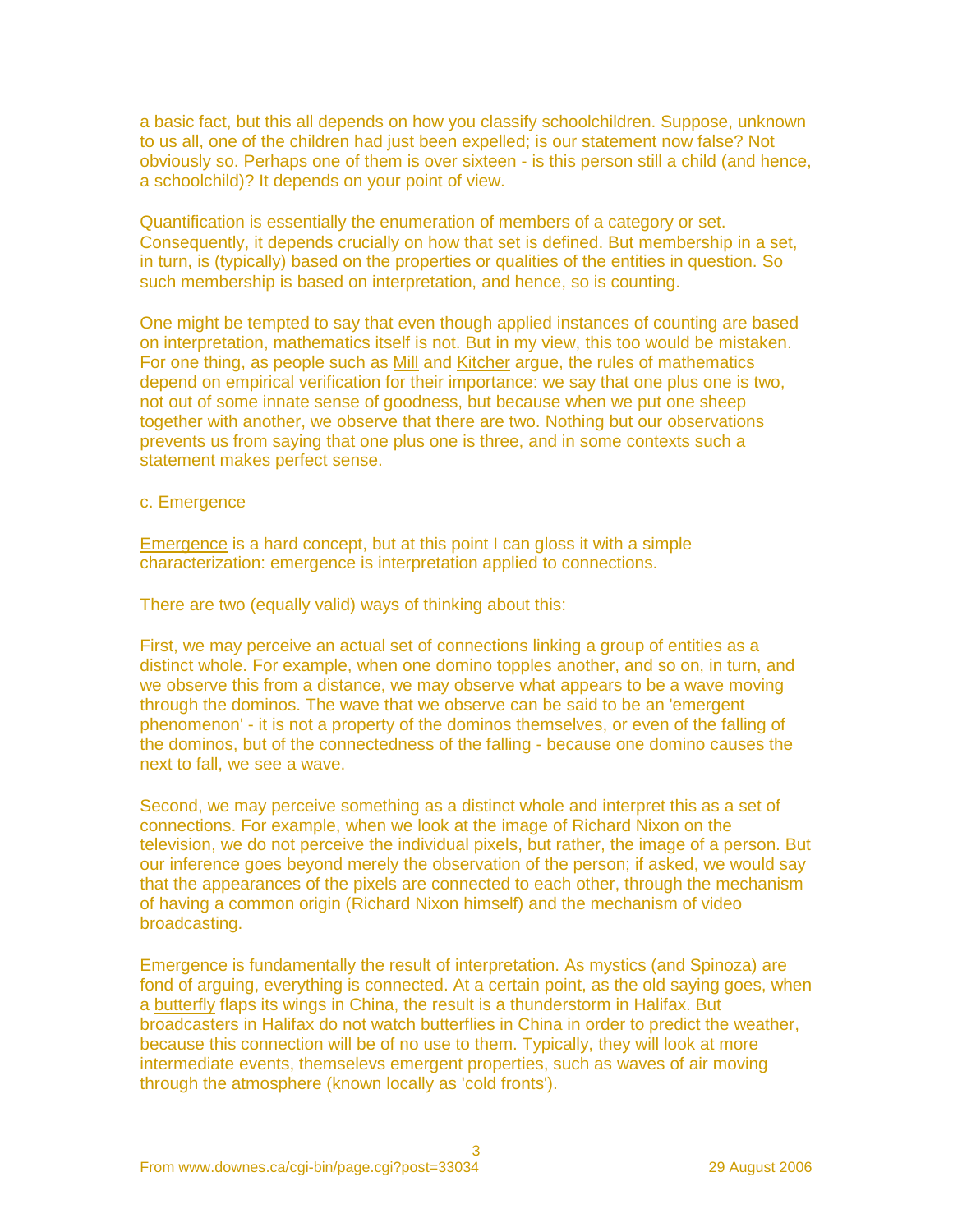In the same way, the observation of sets of connections between entities depends a great deal on what we already believe. That is why we see swans in clouds or faces on Mars when, manifestly, there are none. We have brought our prior knowledge of connected entities to bear on our interpretations of these phenomena. As Hume would say, our 'perception' of a causal relationship between two events is more a matter of 'custom and habit' than it is of observation.

# d. Physicality

We generally think of knowledge as being about facts, and about facts in turn as being grounded in an independent reality, a physical reality. Consequently, it is natural for us to say, for example, that when we see that something is red, that there is a physical basis for that statement, that even if we bring some interpretation to bear, there is some physical fact of the matter than makes the apple red, and not blue.

Certainly, were we not to think of things this way, we would be hard pressed to say anything about anything. Physicality provides us with a substrate on which to hang our interpretations, as Kant would say, a necessary condition for the possibility of perception. Physicality moreover offers us a means of sorting between what might be called 'correct' interpretations and 'misperceptions', between reality and a mirage.

All this may be the case, but nonetheless, there is nothing in our interpretations that is *inherently* based in physical reality, and hence, nothing that precludes our discussion of them without reference to this foundation. Indeed, this has been enormously useful in other domains. Despite the empirical basis of mathematics, it is much more productive and useful to refer to quantity without reference to the physical entities being counted, to (in other words) think of quantity in the abstract. The same is true of quality. Thinking of quality in the abstract leads to Aristotle's syllogisms and the basis of categorical reasoning.

Moreover, non-physical entities may have (or be attributed) properties that are themselves (on this theory) based in physical properties. In our ideas and dreams, we think of vivid colours and large numbers. And the ideas are transferable. Consider the concept of 'purple prose' - an expression which is in all cases either meaningless or false, yet of significant utility and meaning.

What is to be learned from this? That the entities in the various categories of knowledge - be they properties or numbers - are themselves *not real*. When we talk about 'redness', we are not talking about something that has an independent, concrete existence in the world, but rather, in something that exists (insofar as it exists at all) only in our own minds. When we talk about the number 'four', we are not describing some **Platonic** entity, but rather, nothing more than our own thoughts or sensations.

That does not make them less 'real'. Our perception of the colour 'red' is as real as any phenomenon in the world. It is merely to distinguish between the perception, which results from a complex of factors, from the physical entity, which ostensively caused it.

In a similar manner, our interpretations of connections is distinct from the actual set of interactions that may exist in the world. Consider, for example, conspiracy theories - the postulation of a complex and inter-related set of people and events leading to the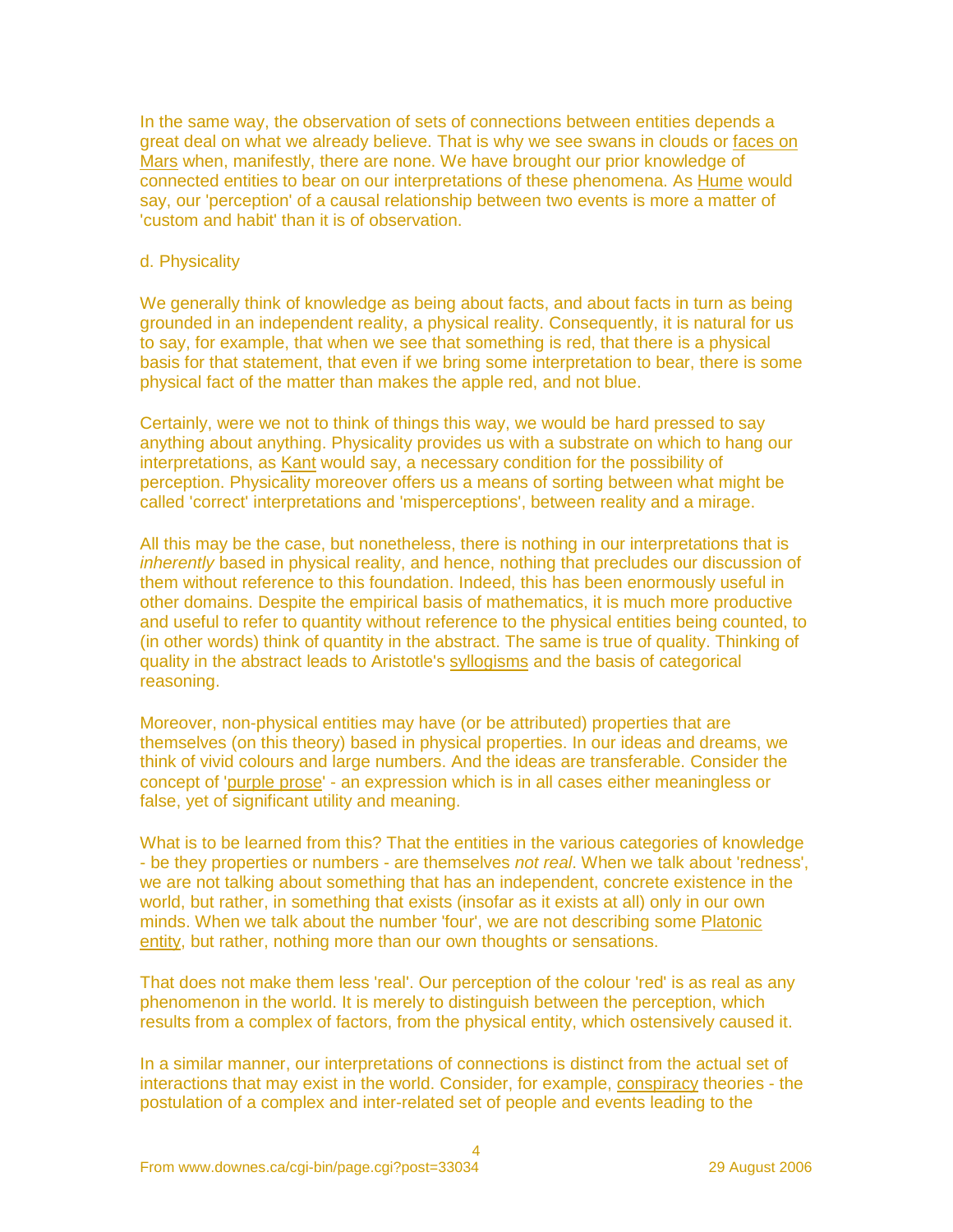conclusion that someone is out to get you. Such theories, notoriously, have no basis in the physical world. But they may nonetheless be contemplated, and discussed, and passed along, as though they were real. And the experience of a conspiracy theory may be, to the perceiver, every bit as real to the person having the experience.

There is a tendency on the part of readers, whether of talking about crickets, or of Shirky talking about power laws, to represent connections as something 'natural' and 'real' that is simply 'out there' - as though what is said about networks of connections represents some immutable law of nature. Quite the converse is the case; our understanding of the existence of connections, and the nature of the networks they form, is something we bring to the table, an interpretation of what we think is salient.

#### e. Salience and Inference

Our knowledge consists of interpretations of perceptions, which are in themsleves distinct from any physical reality that may have caused them. In this sense, one might say that these interpretations are 'constructed' - that is, they are the result of some mental or cognitive process, rather than something that comes delivered to us already assembled.

Inference is, broadly speaking, the manipulation of these bits of knowledge, in the abstract, to produce new bits of knowledge. In our mind, for example, we can postulate that if a red light is added to a yellow light, the result will be an organce light. Or that two sheep added to two sheep will result in four sheep. Often, subsequent perceptions will confirm such predictions, thus leading us to rely more greatly on the manipulations that resulted in them (and less greatly on manipulations that did not result in them, though the human mind is notoriously fickle in this regard).

All such inferences, however, are the result of a complex process of selecting what might be called the most 'salient' data. The counting of sheep, for example, is of utility only to people who own sheep (or are reading philosophy papers). Normally, during the course of our everyday lives, we have little need to count sheep, and so for the most part we ignore the actual number of sheep present to us at any given time. In a similar manner, when we perceive an orange light, we do not typically view it as a confirmation of the idea that red and yellow make orange. Unless we are visual artists we see it merely as an instance of 'orange'.

Our inferences, therefore, are based on salience, where salience may be thought of as the importance, relevance or vivacity of some property or perception. We 'pick out' those perceptions that will be of use to us, and disregard the rest. This is not often even a conscious process; it is based in part on innate reactions (such as jumping when we hear a loud sound) and largely on prior expectations. Our past knowledge has led us to recognize that something that looks and sounds like a tiger is something we should pay attention to, and so our inference engine kicks into high gear.

In the same way, some connections are more salient than others. Think about your sense of place or location. It is centered on the city or town in which you are located, the streets spreading out from you in a pattern unique to your position. Change your location, and your map of the world changes with it; WalMart, which was once 'two blocks away', is now 'one block away'. Or consider your circle of friends: again, you are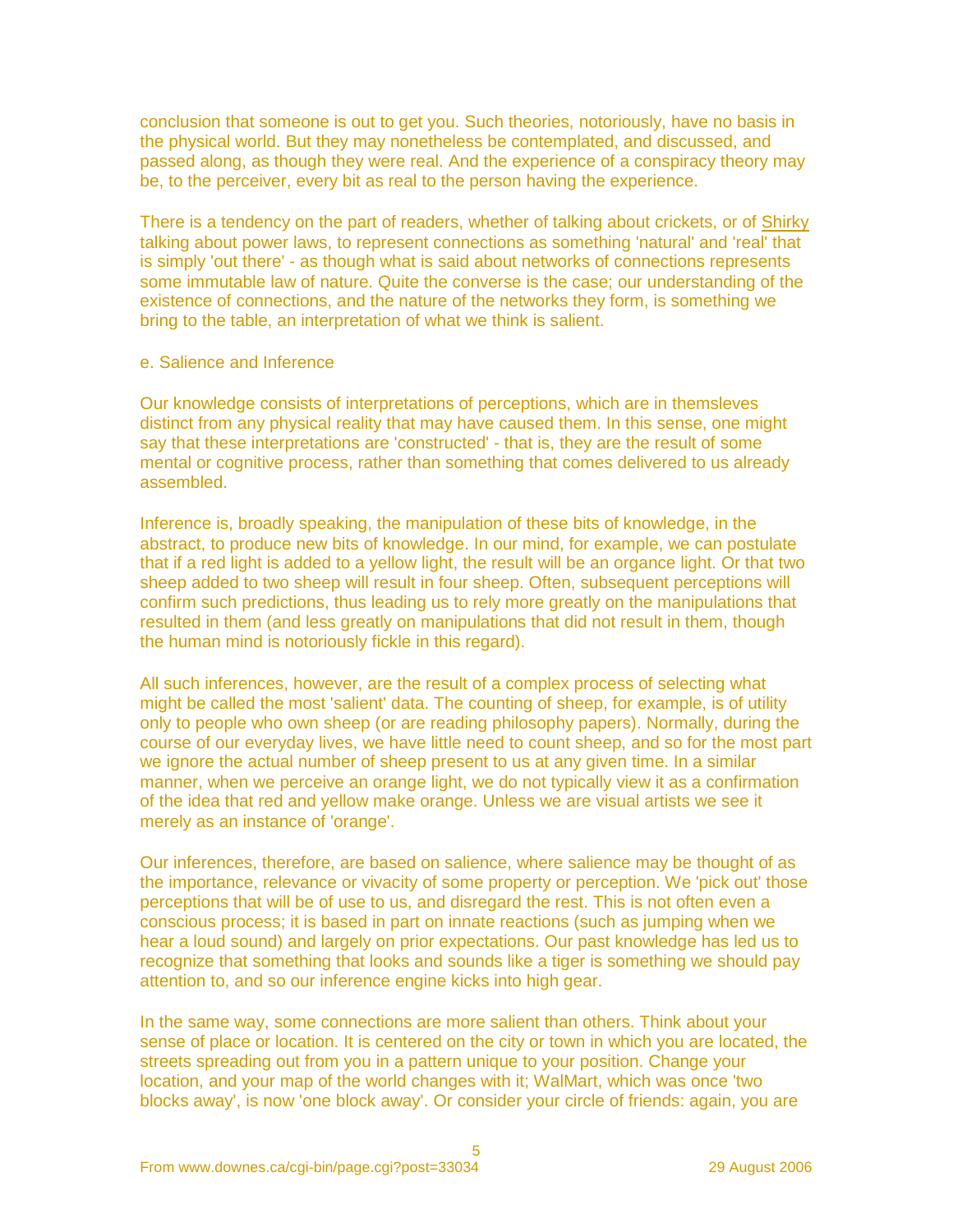at the centre, with your closest associates at near proximity, with acquaintances more distance. Your friend, however, will count a different set of people as being most proximate, and others, including some you hold more close, as more distant.

Things become even more complex when considering the mind. We know that the mind is a massively connected set of neurons, but where is the point of view from which we regard these connections? While we can consider the bird's eye view in the abstract, and speak dispassionately about the hippocampus or the corpus callosum, we cannot adopt such a frame of reference with respect to our own thinking. And yet, it seems manifest that there *is* a point of view with which we regard our own mind; it is the essence of conscious thought, that we are aware of our mental processes at the same time we are having them.

Again, it is that which is most salient that comes to the fore here. You may have mental representations of hundreds or even thousands of people but, if you are enamoured, be thinking only about one. Your body consists of millions of nerve ends, but if you have a toothache, your attention is focused only on those few related to the tooth. In a similar manner, it is only your most active and your most consistent thoughts that intrude on your consciousness, and it is through the lens of those thoughts that you interpret phenomena (and through phenomena that you have those thoughts).

Inference is the observation of salient similarities among thoughts and perceptions. It is the recognition of common properties - qualities, quantities and connections - among varied perceptions, and the consequent drawing of connections between those entities, and between other properties of those entitites. Seeing that two sheep and two sheep make four sheep, you are led (via the salience of quantity, and the newly found salience of cows) to contemplate the idea that two cows and two cows might make four cows.

# f. Associationism

This process of inference has a history in philosophy under the heading of 'associationism', a type of reasoning associated with (until the advent of logical positivism) empirical philosophy and people such as Hume and Mill.

The central idea of associationism is this: two things that are relavantly similar become connected in the mind. This connection or association in turn allows knowledge about one to be inferred of the other. Thus, if we experience one tiger-like creature, and it tried to eat us, then if we see a relevantly similar tiger-like creature, we are led (as hume would say, naturally and senselessly) to believe that it will try to eat us as well. Eventually, a complex of beliefs about tiger-like creatures is formed, and some indeed become strong enough to allow us to contemplate a new (and dangerous) category of entity, given the name 'tiger'.

Various types of associationism exist, from association of impressions postulated by Hume to the similarity of phenomena described by Tversky. Two major types of associationism are relevant to us here:

The first is simple associationism, sometimes known as 'Hebbian associationism', which is postulated to be (and probably is) foundational in the forming of neural connections in the mind (its applicability to the world outside the mind is much less evident). The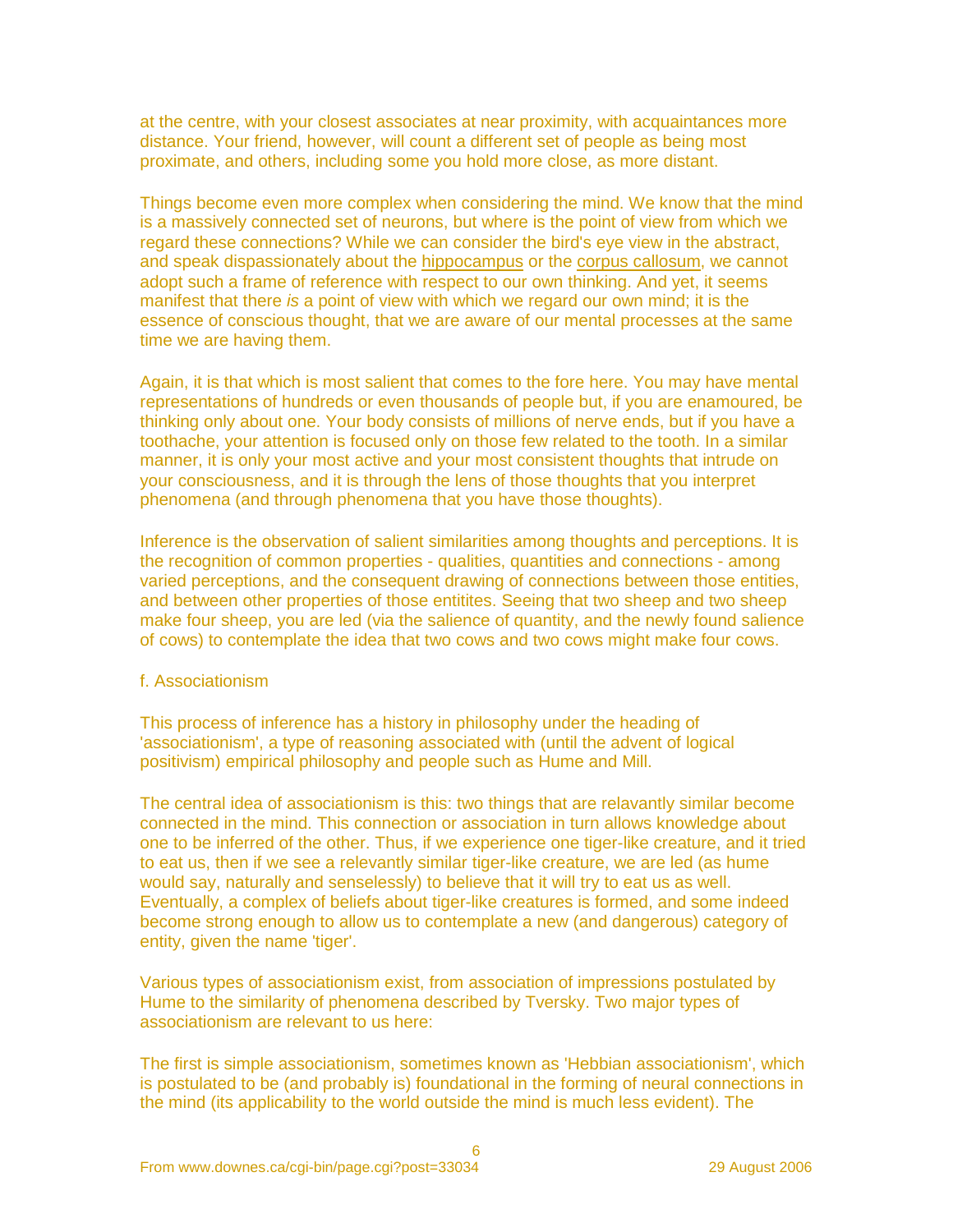principle, specifically, is that if two neurons fire at the same time, a connection will tend to be formed between them. This is, of course, an 'all else being equal' hypothesis: the neurons have to be the sort of neurons than can form connections, there needs to be some sort of proximity between them, and they need to be (computationally and physically) compatible with each other. A lot like a love story.

The second may be classified under the (inaccurate) heading of Boltzmann associationism. Derived from the idea of the Boltzman machine, this sort of associationism is an expression of (something like) thermodynamic forces. Think of it as the network attempting to settle into a 'balanced' or 'harmonious' state. The idea behind Boltzman associationism is that a certain amount of energy applied to a system will create a certain amount of kinetics - in other words, your brain goes on thinking even though its not receiving input. In the absence of external influences to cause Hebbian connections, the brain settles into a (thermodynamically) stable configuration.

Whether such modes of associationism, or any other method of connection-forming, is at work within any particular system, is a question for empirical observation. Probably, in any given system, it will be a combination. And as before, in addition to specific connection-building mechansisms, there will be a requirement for enabling factors, such as proximity.

We understand similarity well enough with respect to quality and quantity. Things can be more or less alike - large, round and orange, say. And we can see how though this similarity how an association can be formed - our perception of (what we interpret to be) orange phenomena leads us to draw an association between them. Quantities, as well, are associated: we have never experienced a rainfall of six inches of milk, but we can easily imagine what it would be like, based on our experiences with six inches of water.

In the case of connections, the concept of similarity is less intuitive, but breaks into two major categories:

First, we can say that two entities are connectively similar if they share connections with the same set of entities. For example, Michael and I may be connectively similar, even if we have never met, if we share the same group of friends. Of course, such a similarity makes it more likely that a connection would form between us: but it is important to note the directionality here. The similarity preceeds the connection.

Second, we can say that two entities are connectively similar if they share similar sets of connections. For example, Paul and Michelle may be political activists, but working for different political parties. In such a case, they will share the same *types* of connections, but with different sets of friends. Such sets of connections are (more of less) *isomoprphic*. It is worth noting that this isomorphism will tend to lead to a connection between the two groups (political paries tend to interact with other political parties, but much less so with hockey teams) which in turn again leads to connections between the members.

# g. Distribution

At this point we reach a central concept of distributed knowledge, that of distribution itself.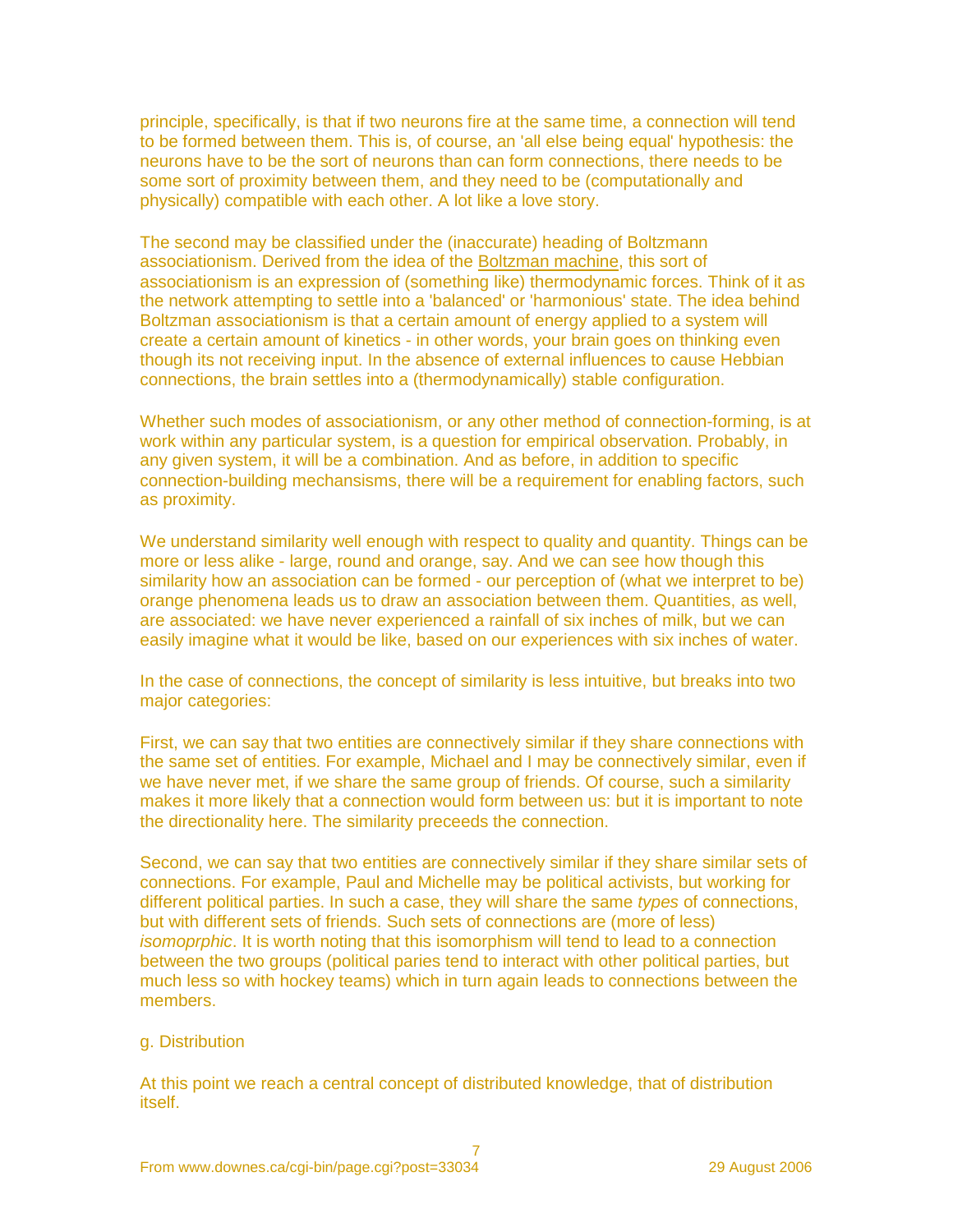In the previous section we looked, a bit glibly, at the possibility of political parties interacting with each other. And this is a concept we can intuitively grasp; we see it every day in political debates, in the legislature, and as represented in political polls and newspaper articles.

But a political party is not (per se) a self-contained entity: it is an assemblage of individual people where these people are connected through some sort of common process (usually but not always involving a commonality of belief and participation in a membership process, such as signing a membership card and paying five dollars, along with an organized and often guided set of interactions between the members, such as are evidenced through a primary process or political convention).

The political party is a distributed entity. What is important to note is that it is *more* than merely a collection of associated or even similar people. A group of people, even if they all hold the same beliefs, and even if they all know each other, does not constitute a political party. Nor is it a question of quantity: a group of five people may constitute a (very unpopular) political party, while a very large group may not have any political existence at all. What makes a political party (and similar entities, such as corporations, hockey teams and university faculties) is the set of *connections* between its members, the existence of which is often manifest and recognized with special documents and legal standing.

It's a nebulous concept. The political party does not exist, is not contained, in any of its members, nor is it a mere aggregation of the properties or number of its members, but it would not exist without its members. The existence of the political party is *distributed* there is no single place it could be said to be, but many places in which its existence could be said to be manifest. Each member forms a part of the political party, but they are not a miniature version of the party as a whole. The properties of the party are separate and distinct from those of the members.

We have here once again reached the concept of emergence, but from a different direction. Any property the political party may have is an emergent property. Consequently, it is a property that exists (in our minds) solely by virtue of it having been recognized or interpreted as such (which is why we have a formal process of 'recognizing' political parties). And yet, while this property depends on the constituent members, it is not in turn a property of the members (Davidson calls this 'supervenience'). The emergent properties of a distributed entity exist solely as a consequence of the *organization* of its parts, and not its membership, and specifically, from the fact that these parts are connected in a certain recognizable way.

Strictly speaking, every entity in the world is a distributed entity (save, perhaps, indivisible subatomic particles - and (in my view) these may exist only by virtue of a reverse distribution, consisting entirely of entities that are *larger* than they are, much like a point in a moire pattern - but this is *very* speculative). Every entity is composed of additional entities, and the properties of the entity in question are not all mere reflections of the smaller entities, but rather, unique properties, that come into existence because of the organization of those entities. Thus the same collection of carbon atoms may result in very soft charcol or a very hard diamond.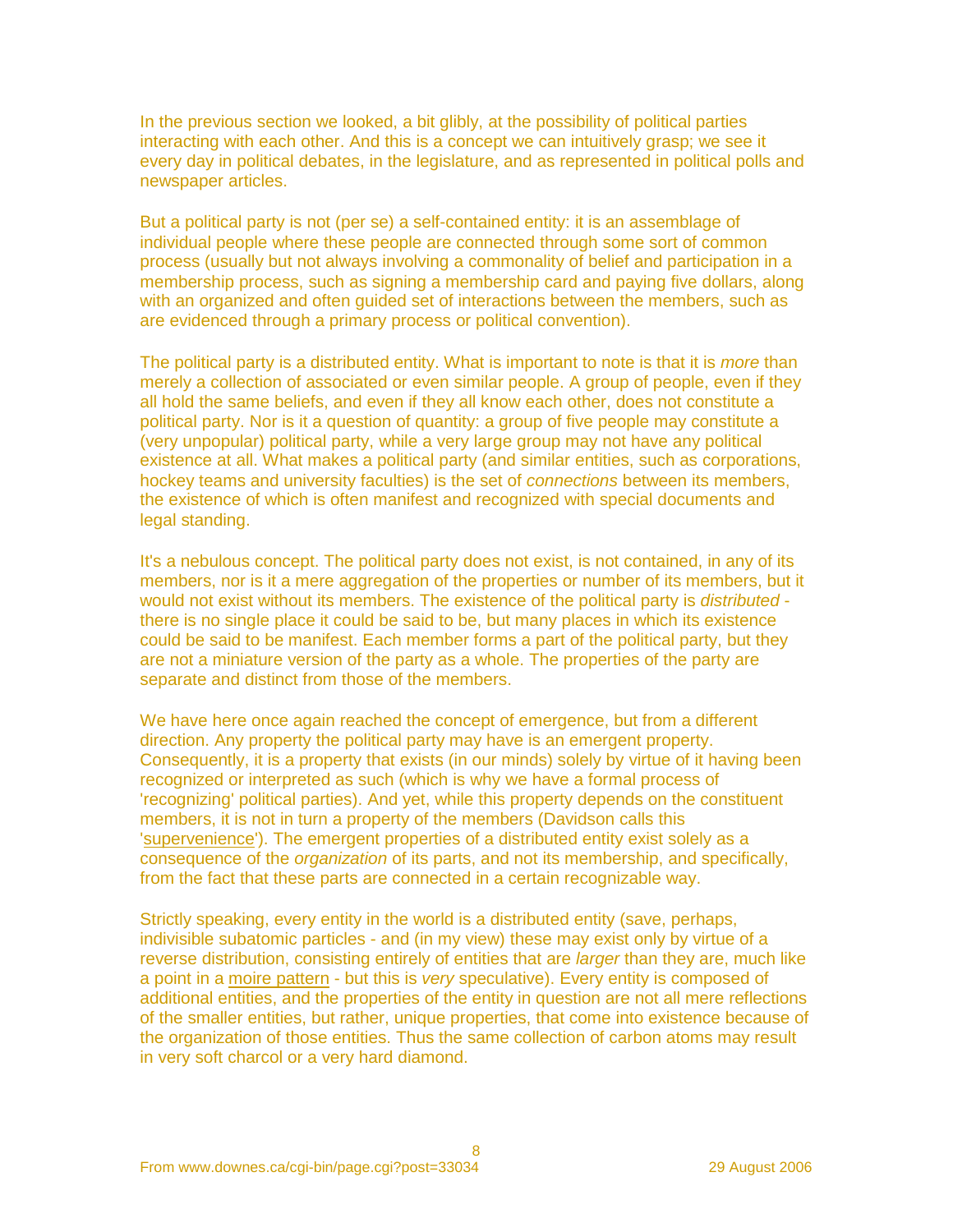When we speak of one of those properties, therefore - say, the hardness of a diamond there is no *place* that we can point to where this property is located. There is no specific instance of the hardness of the diamond, save in our perception and interpretation that carbon atoms, when organized *this* way, are what we call 'hard'. The property of being hard, in addition to being distributed across the carbon atoms that constitute a diamond, in addition exists only as a result of our perception of it. Strictly speaking, were there no perceivers to recognize diamonds as being 'hard', there would be no 'hardness' for diamonds to have.

# h. Meaning

Above, we discussed the possibility of considering properties separated from the physical entities that are instances of them. Thus, for example, we can think of 'red' without thinking of a 'red thing'. At the time, we said that it does not follow that there is any specific entity such as 'redness'. But now we have to ask, in what does 'redness' consist. Because there is a sense in which 'redness' is real: it is something we all understand, a concept that is useful in our daily lives. The sentence, "This photo needs more redness" is not something we would immediately dismiss as nonsense.

The concept of 'redness' is an example of distributed meaning. There is no particular place we could point to where the 'meaning' of 'redness' is located. Indeed, that we have a concept such as 'redness' in our minds is in itself only something that we could know through interpretation of the myriad patterns presented in our consciousness and our behaviour. No doubt we have numerous other similar concepts, however, because they are not salient - because they never play a role in higher order cognitive behaviour - we do not recognize them. We are, in a sense, blind to them, until through some process (such as a Rorschach test) they are searched for and observed.

In a sense, having the concept of 'redness' in our own mind is similar to having 'liberal' as a description of a political party. low-level subsymbolic concepts exist in our minds collections of connected neurons that themselves do not have meaning we would recognize, but which in combination eventually form higher-order structures that do correspond with the meanings of words (or melodies, or icons, etc), such as 'redness'. Saying that we have the concept of 'redness' in our mind is to pick our a particularly salient set of collections of connected neurons.

We can understand intuitively how the meaning of a word is distributed in this way if we reflect on the meaning of a specific word. For example, consider the word 'Paris'. We would at first blush take this word to refer to - and be - something concrete and definite, a city in north-central France. But the use of the word 'Paris' conjures different associations for different people. For example, 'city', 'France' and 'Eiffel Tower'. And some people think of plaster, other people think of Hilton, other people think of the left bank, other people think of Kurt Vonnegut.

But more: when we say that the meaning of the word 'Paris' is distributed, what we mean in addition is that the meaning of the word is *constituted* in part out of the same elements that constitute the meanings of these other words. We might say (loosely) that the connection between subsymbolic entities A,B,and C constitute the meaning of 'Paris', while the connection between B,C and D gives us the meaning corresponding to 'plaster' (obviously this is a vast oversimplification). When the meanings of words are distributed,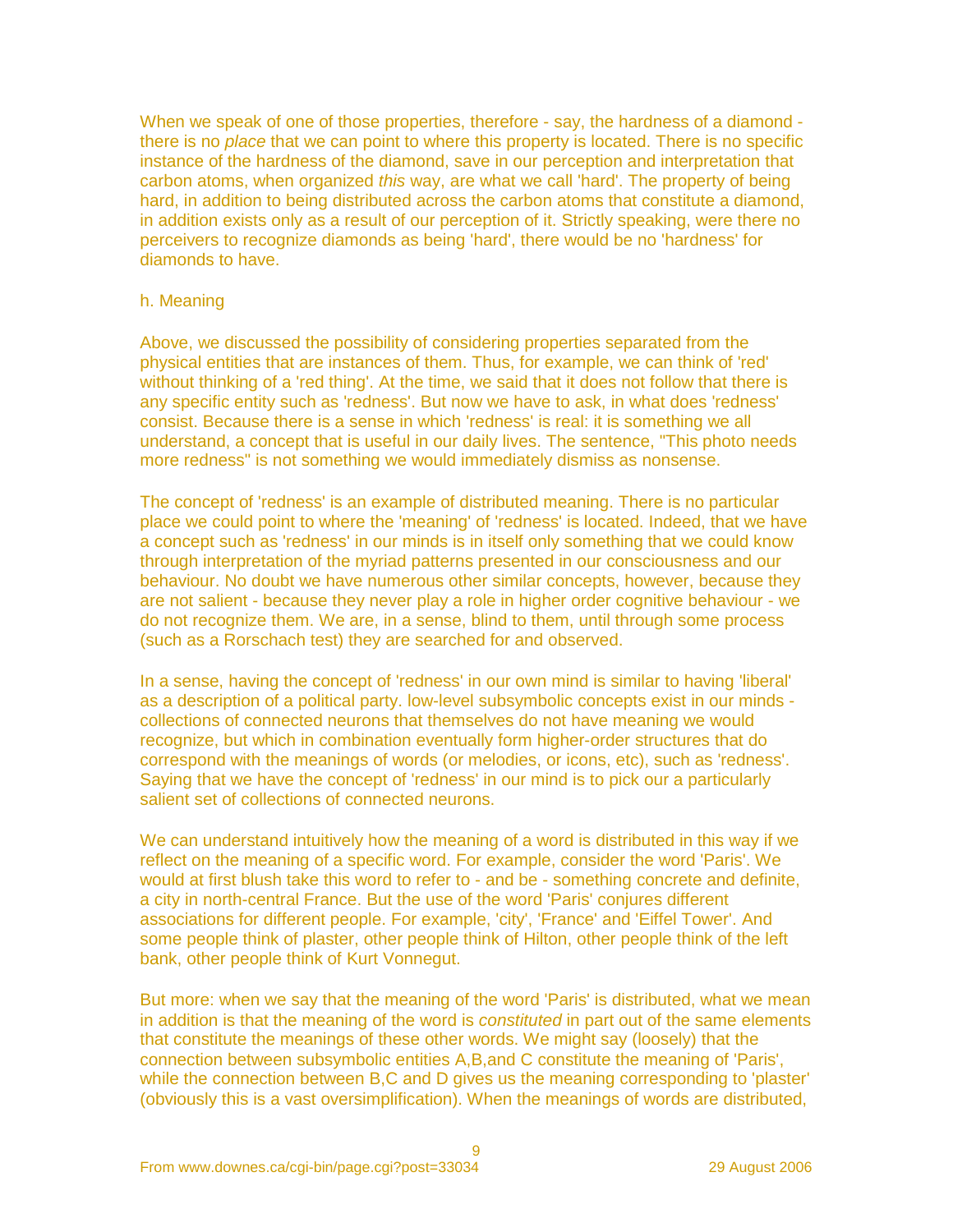the basis of their meanings - the smaller subsymbolic entities that make up the meanings - are *intermingled*. In a certain sense, you *can't* understand what 'Paris' means unless you at the same time understand what a set of other words, and indeed, other concepts (such as 'naming') mean.

This may seem like a hard, even impossible, concept, but it is one that we work with and manage every day. One might ask, for example, "where is Edmonton?" The answer to that question does not exist as some sort of determinate, singular entity; it is mixed in with a variety of other concepts. "Edmonton is in Alberta," we might answer, which draws the concept of 'Alberta' into our understanding. "Edmonton is in the Palliser Triangle," a geographer might say, which in turn draws in another set of associations as part of the answer. Edmonton is at latitude 52 north, a cartographer might respond, involving in our underlogiststanding the nature and employment of Cartesian geometry. The answer to the question 'where is Edmonton' and the meaning of the word 'redness' are of a similar nature, entrenched in a complex and interwoven networks of other meanings.

# i. Shared Meaning

From the writings of people like Wittgenstein we get the idea that meanings, in the truest sense, exist only when they are shared by a community of speakers. Wittgenstein even went so far as to say there could be no private language, that meaning is possible only if it is shared publicly.

This strikes many people as wrong because they think of meaning as reference or (following Kripke) following a necessary order of things in the world. The Tarski definition of truth - "'Snow is white' is true if and only if snow is white" strikes an intuitive chord with people, as it establishes an observable empirical basis in the meanings of words.

And indeed, it is our common experience of an independently existing physical world that also leads us to such intuitions. Never mind old folk tales like "The Eskimos have 22 words for 'snow," the fact remains that when an Inuit says 'snow' and when a Brazilian says 'snow' they mean the same physical entity, specifically, crystalline H2O.

And yet - an Inuit would say 'snow' in Inuktitut, and a Brazilian in Portugese, and the words in these two languages are different, and reflect different interpretations of reality. Languages are not isomorphic (Chomsky notwithstanding). The basis of English structure lies in the distinction between myself and the other, while in the French it is myself, my body, and the other. Neither is factually incorrect; snow is 'white' in each instance, and yet meaning diverges (or may diverge; as Quine says, we can't know for sure).

Meaning, for Wittgenstein, is established in the *act* of communicating. From the perspective of the current discussion, we would say something like this: the shared meaning of the word 'Paris' is an emergent property of the set of specific interactions between people involving the use of the word 'Paris' or of words accociated with the word 'Paris'. Or as Wittgenstein said it, "Meaning is use."

It is important at this juncture to understand that this account of meaning does not contradict, nor even compete with, the account of meaning given above. Just as we can examine two different people to find different meanings of the word 'Paris', so also can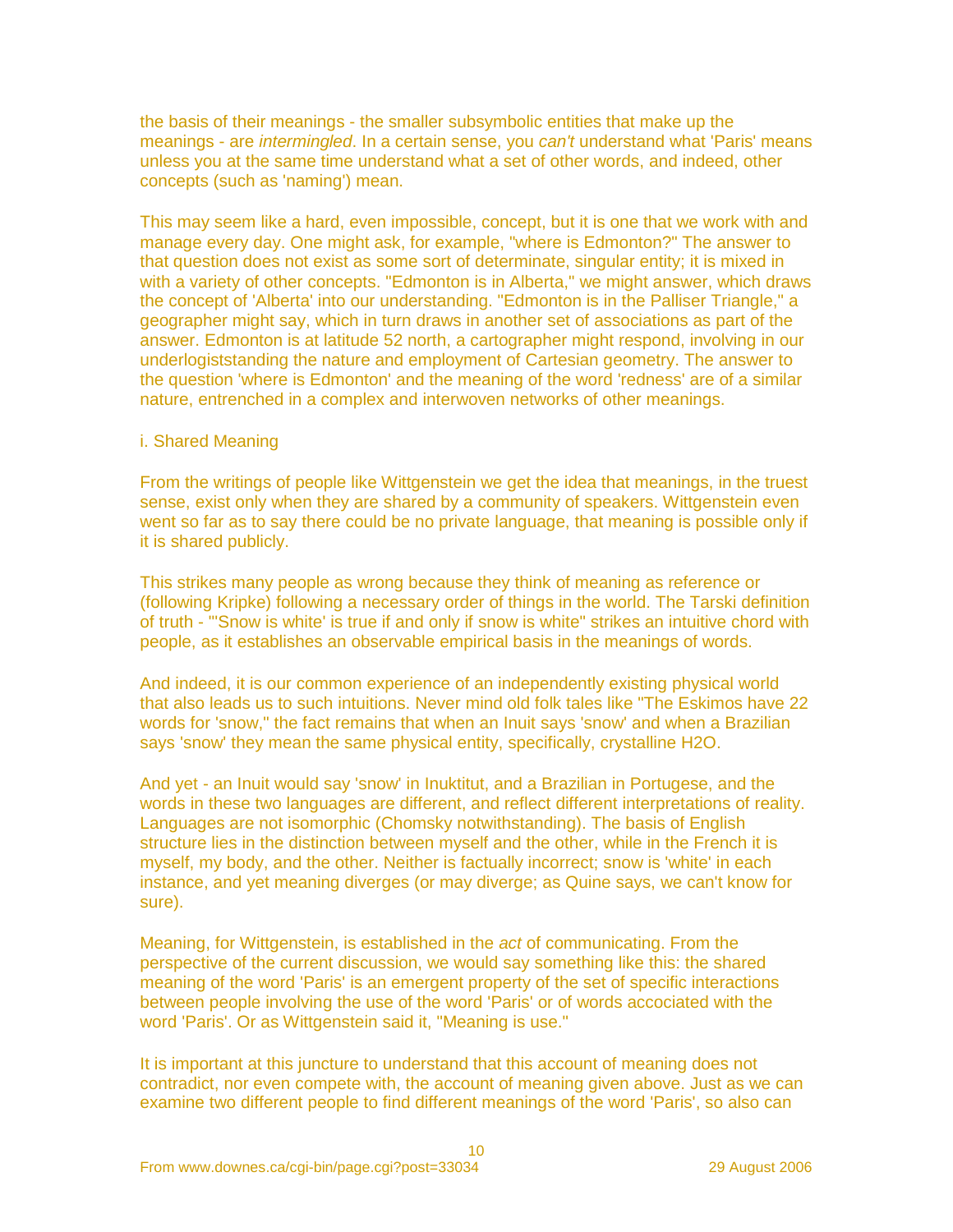we examine two distinct types of entity - a person and a society - in order to understand its meaning. Because there is no single and distinct entity which the meaning of the word 'Paris' must be. What connections are salient, what entities are salient, in our determination of the meaning of the word is a matter of context, a matter of interpretation.

When Wittgenstein says that there can be no private langauge he is, strictly speaking, wrong. I have numerous private words (which I won't share here, for otherwise they wouldn't be private, and I wouldn't have an example any more) and could in principle have a private langauge. Because having a language is not a case of *knowing* the language, as Wittegenstein (on some interpretations) argues. Having a language is being *organized* in a certain way. This organization is the 'black box' that gives us, as Ryle would say, "dispositions" to behave in certain ways, to (for example) utter the word 'Paris' when presented with a certain phenomena.

Indeed, to turn this around, 'knowing' anything is of a similar nature. To 'know' something is not to be possessed of a certain fact. There is no 'instance' of a piece of knowledge in our head. To 'know' is to be organized in a certain way, to have, if you will, a certain regularly occurring pattern of neural activity (and consequently, disposition to behave). Knowledge is, as Hume said, a 'habit of the mind'.

Indeed, if speaking a language, using a language, required 'knowing' a language (in the cognitive sense), then a child would not be able to speak a language, for a child employs linguistic constructions that he or she could not possibly identify or name (as a student of French, it is very frustrating to see a six year-old exercise more capacity in the langauge than I can). This is the sort of phenomenon that was perplexing to Chomsky: how could someone speak a language without the mental capacity to 'know' it? But this is not sufficient reason to suppose Chomsky's syntactic structures are innate; it makes as much (if not more) sense to believe that they are (subsymbolic) organizations of neural connections.

None of this, though, should be interpreted to mean that language is *merely* a mental phenomenon. We remarked above that the meaning of the word 'Paris' could be understood both from a personal and social point of view. But additionally, it should now be noted, that the personal and the social do not operate independently of each other. It is, after all, no coincidence that children grow up speaking the same langauge as their parents. The experience of linguistic elements as perceptions leads to the formation of linguistic elements as neural and mental structures, and the interaction of these back and forth lead to their being associated, and over time, more similar. Use of the language influences the speaker; use of the language influences the language.

# j. Organization

It may seem odd at this juncture to speak of a language as a social phenomenon, and a language as a mental phenomenon, in much the same terms, and indeed even, interchangable.

But it is not odd, nor even unintuitive, when it is recognized that meaning, both socially and neurally, have the same origin: meaning is an emergent phenomenon, arising from the connections between underlying entities. Socially, the underlying entities are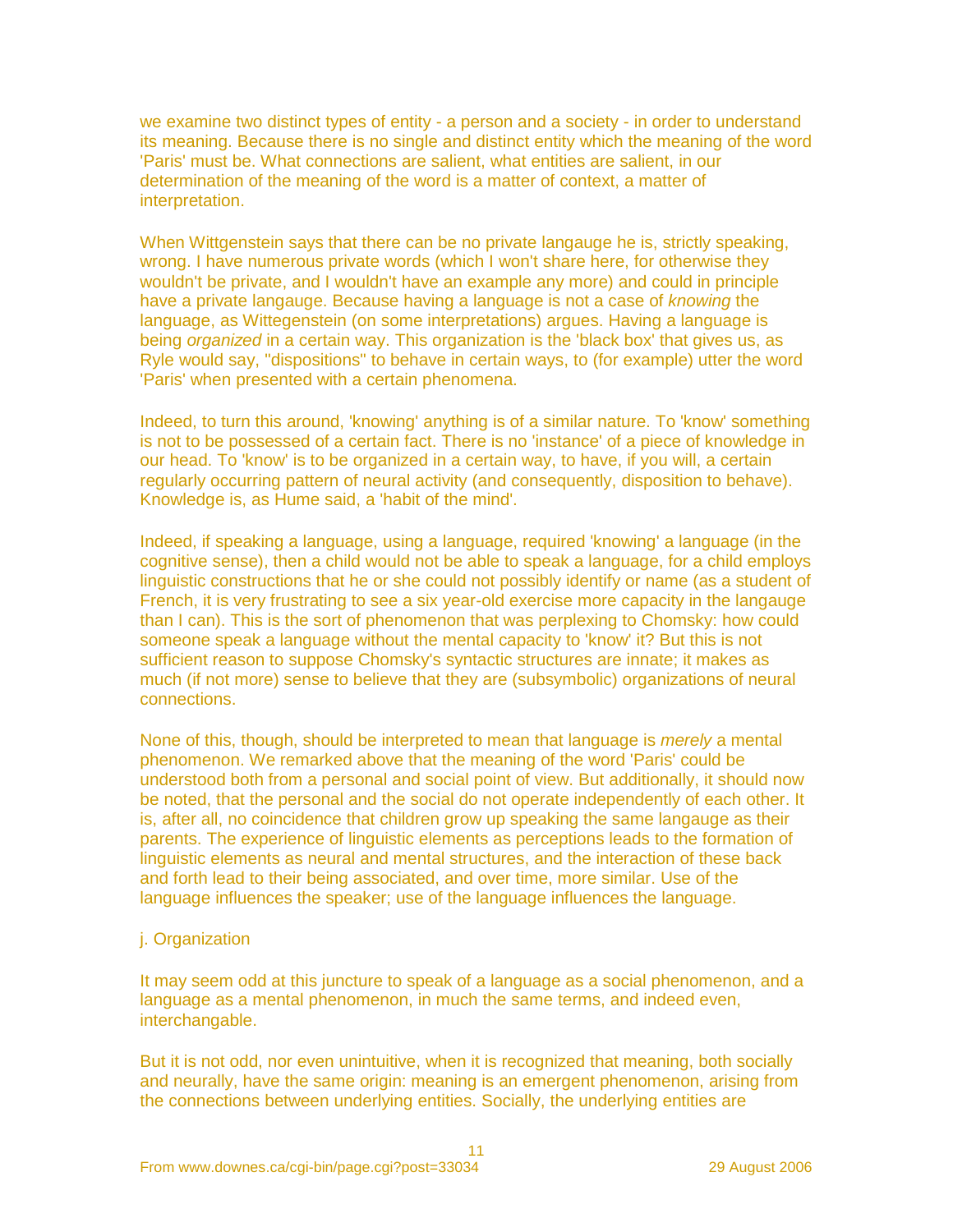speakers of the language, while mentally, the underlying entities are neurons and sybsymbolic neural structures.

How could these be the same? One might ask. But that's a bit like asking how a neural cell and a popsicle could both be pink. Or a bit like asking how there could at the same time be a thousand neural cells in a layer and a thousand people in a market. What makes language, both social and personal, similar is that both are derived from the same set of principles. And, indeed, it due to their following the same principles that makes language possible at all! If we could not in society replicate the same sort of things that happen in our own minds, there would be no means by which we could communicate at all. Consider rabbits, who have active (though rabbit-like) mental lives: without the capacity to share meaning though networks of organized interaction, they are utterly unable to form a language.

The principles of organized networks of connections have received much attention in recent years, and deservedly so. We understand a great deal about how such networks work and about their properties. Conceptually, they have been studied under the heading of graph theory. Concrete instances of networks have been studied in the words of Watt and Buchanan, among others. Computationally, networks have been the locus of investigation by people like Minsky and Papert, Rumelhart and McClelland. Social networks, and social networking software, have become a minor industry. And, of course, the internet itself has given us a large scale network to study up close and in detail.

Most work (to my observation) has been centered in two major areas: first, the properties of different types of networks (for example, random networks, loosely coupled networks, etc), and secondly, properties of the propogation of information through networks (as instanced in, for example, the 'six degrees' phenomenon). Additionally, though the investigation of dynamic networks, it has been shown how networks can grow naturally, with no intent or design, on the basis of a few very simple principles. Observation of these phenomena have explained such things as power laws, which describe disparate numbers of connections between nodes in the networks, and cascade phenomena, in the process of examining the propagation of ideas and diseases through a society (or through a human body).

Much less has been said about what is probably the most important implication of this work: if a human mind can come to 'know', and if a human mind is, essentially, a network, then any network can come to 'know', and for that matter, so can a society. Just as the meaning of a word can be both personally based and culturally based, so also can knowledge itself be both personally and culturally based. Moreover, because we know that people can learn, we can now also that societies can learn, and conversely, through the study of how a society can learn, we can understand more deeply how a person can learn.

# k. Social Knowledge

Social knowledge is to a society what personal knowledge is to a person. It is a result of the connections between the individual members of society, resident in no single one of them, but rather a property of the society working as a whole. Numerous instances of such connections occur; where certain of those connections become salient, and are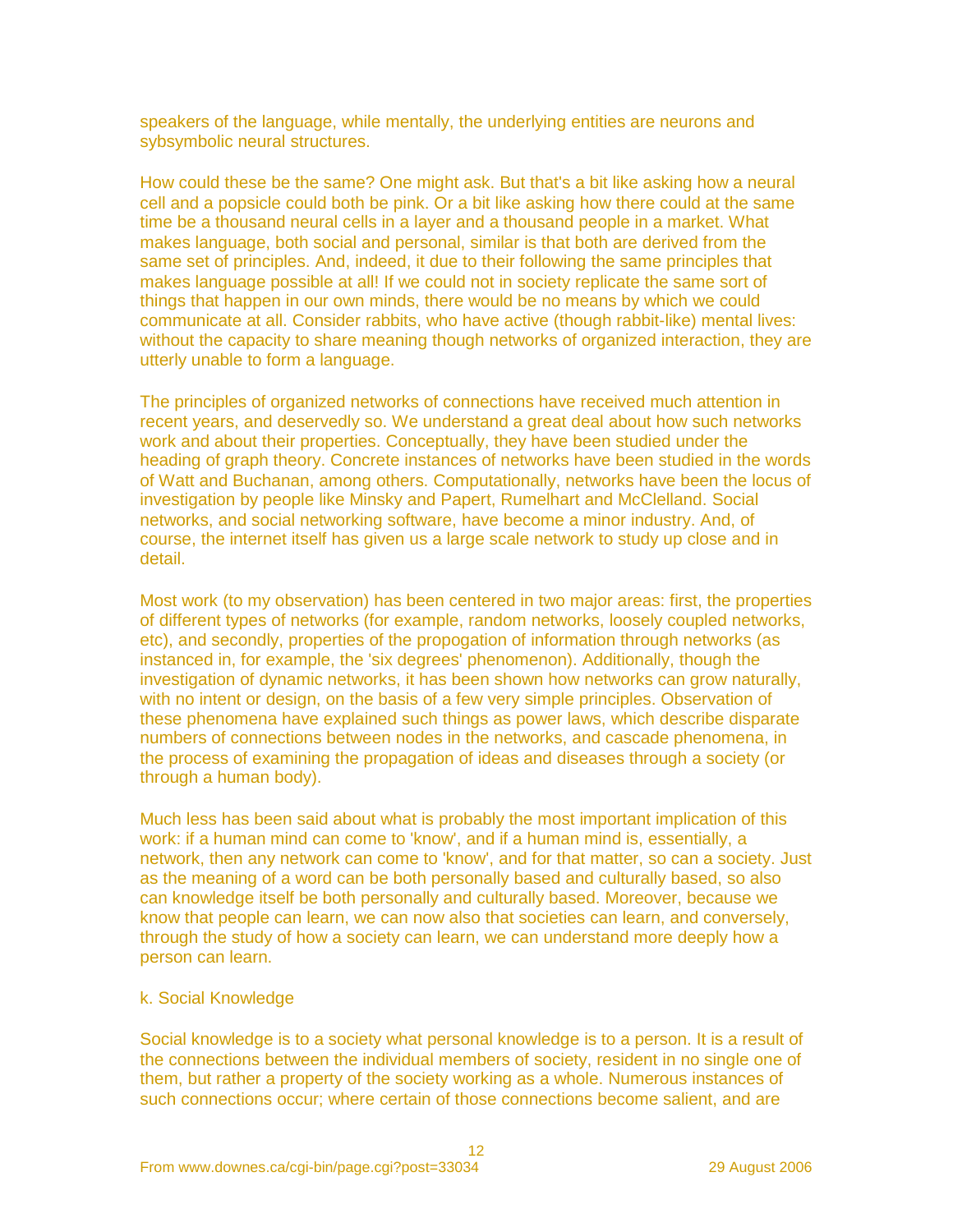frequently activated through use, they are recognized as forming a distinct entity, producing a distinct type of knowledge.

As an example, consider the knowledge of 'how to fly a person from England to Canada in a 747'. No single person possesses this knowledge, because it is the result of combining numerous instances of personal knowledge - from how to make tires to how to navigate a 747 to how to execute a landing while keeping the airplane intact. What makes these individual bits of knowledge combine to form an instance of social knowledge is that they are connected; knowing how to land an aircraft depends on, and makes sense, only in the context of knowing how to fly an aircraft, or to build an aircraft.

Though many instances of social knowledge go unobserved and unremarked, numerous examples may be adduced. For example, the knowledge of 'the value of wheat' at a given time is a type of social knowledge; it is the knowledge that results through the connections of millions of wheat buyers and wheat sellers in a marketplace. No individual has a grasp of 'the value of wheat' - they each make decisions to buy or to sell based on their own individual knowledge and needs. It is true that there is a 'market value' of wheat - but again, this is an *interpretation* of that social knowledge - not all instances of wheat-trading are taken into account, only those expressed in financial terms, and not all wheat-traders are considered (the child receiving wheat from her mother, for example).

Smith's 'invisible hand of the marketplace' is but *one* way of looking at particular types of social knowledge, specifically, those that may be expressed quantitatively, and on the basis of quantitative reasoning. Wheat may be valued non-quantitatively - by its taste, for example. Consider how society values chocolate, in comparison. The 'value of wheat', looked at from a connective perspective, is a consideration of the interaction between all statements concerning 'value' and all statements concerning 'wheat', and an interpretation of those statements. That we today express the value of wheat in economic terms says as much about the salience of financial value in today's society as it says about wheat.

Social knowledge has recently attained recognition (and value) under the heading of Surowiecki's 'wisdom of crowds'. But it is worth noting that many of Surowiecki's examples are cases where individual guesses "aggregated and then averaged." While Surowiecki stresses (correctly) the autonomy of those guesses, he does not so stress the equally important fact that those guesses are not independent events - they are connected, in some key way, to each other (for example, the people guessing the temperature of a room have also the property of being in the same room; those estimating the weight of objects all see the same objects, and in trhe same way).

Social knowledge is not *merely* the aggregation and averaging of individual knowledge (as if there could be such a thing - consider how in guessing weights we use a medium, which in electing leaders we use a mode). That is why such aggregation is not necessarily reliable - an aggregation that is considered independently of the connections between entities is like a count that is considered independently of the membership of a set. Consider, for example, counting sheep without worrying about whether what is being counted is a sheep. It can work sometimes - in sheep-filled rooms, for example. But more often, it will mislead.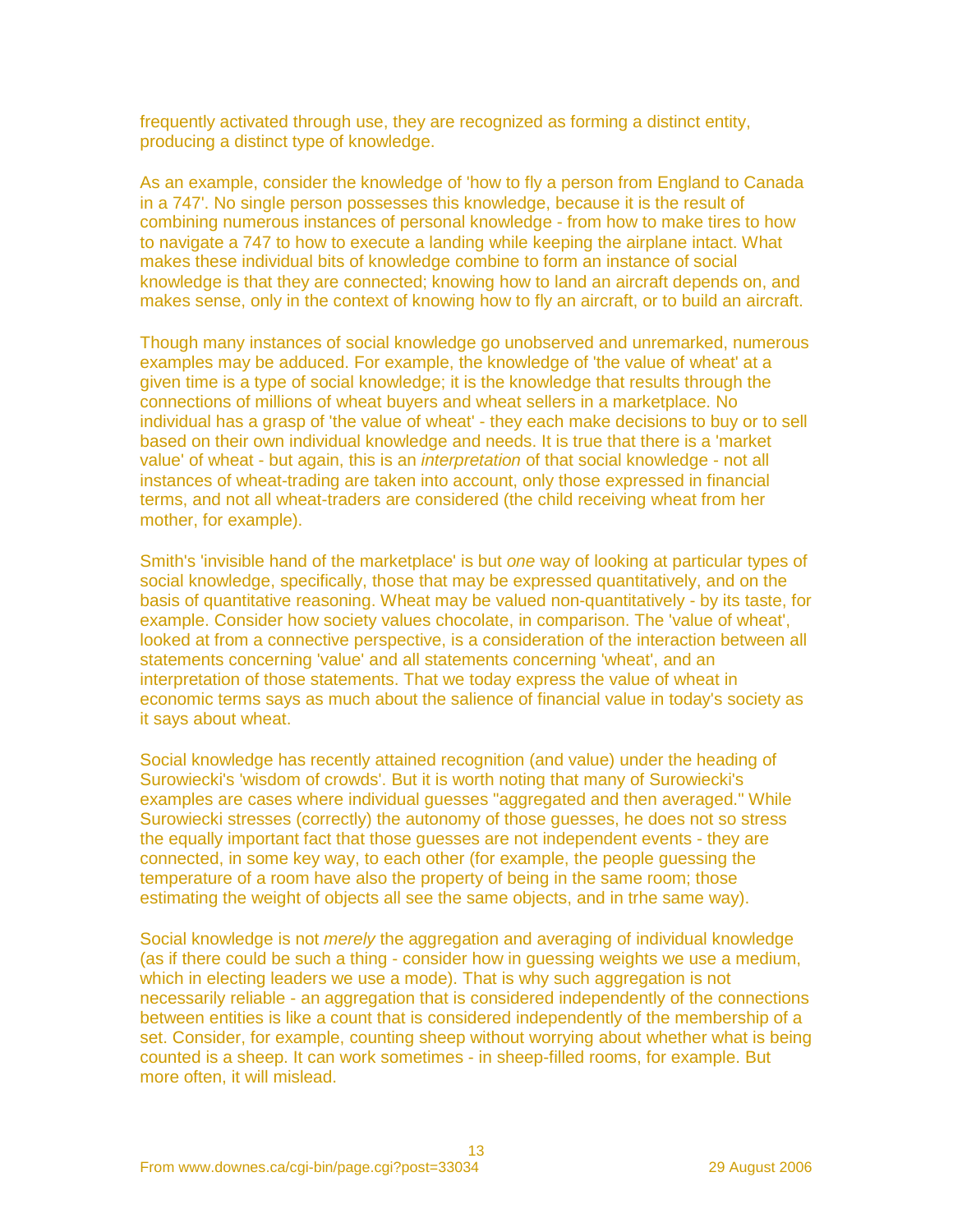#### l. Power Laws and Inequalities

Much of the work in networks has been on what are called 'scale-free' networks. A scalefree network is (as people like Barabasi have shown) distinct from a random network in that some entities in the network have a much higher degree of connectedness than others. True, in a random network, there will be a certain variance in distribution, but in a scale free network this variance is extreme. Consider, for example, a network like the internet, where some sites, such as Google, have millions of visitors, while other sites have only one or even none.

A scale-free network of this sort forms through a dynamic process where the presence of one entity leads others to connect to it. For example, consider the act of creating links on a web page. In order to create a useful link, it is necessary to connect to a site that already exists. This means that, all other things being equal, a site that was created first will obtain the most links, because it will have been a candidate for linkage for all subsequent websites, while a site that was created last will have the fewest links, because it has never been a candidate for links.

This effect can be magnified when preferential attraction is considered. For when creating a link on a web page, a designer wants not merely to link to a random page, but to a *good* page. But how does one judge what counts as a good page? One way is to look at what other people are linking to. The probability that the first page created will be found is greater than that for any other page, which means that the first page will obtain even more links that it would receive through random chance. With this and similar drivers, some websites obtain millions more links than others.

What's interesting is that though a similar process leads to the formation of scale-free networks in other areas, not in all cases is such an extreme inequality reached. What happens is that in some cases a structural upper limit is reached. Consider, as Barabasi does, the cases of airports and the power grid. Both are developed according to similar principles (airlines want to land flights, for example, where other airlines land flights). And, not unexpectedly, a power-law distribution occurs. But there is an upper limit to the number of aircraft that can land in a single airport, and consequently, a limit to the size of the inequality that can occur.

Various writers (for example Shirkey) write and speak as though the power law were an artifact of nature, something that develops of its own accord. And because it is natural, and because such systems produce knowledge (we will return to this point), it is argued that it would be a mistake to interfere with the network structure. This argument is remarkably similar to the argument posed by the beneficiaries of a similar inequality in financial markets. The rich get richer, benefiting from an inequal allocation of resources, but efforts to change this constitute 'intereference' in a 'natural phenomenon', the invisible hand of the marketplace, intelligently allocating resources and determining priorities.

This may be true, if we think of networks as natural systems. But the absence of limits to the growth in the connectivity of some nodes should alert us that there is something else going on as well. And it is this: the networks we describe, and in some cases build (or through legislation, protect), are *interpretations* of the multifarious connections that exist in an environment or in a society. They depend, essentially, on a *point of view*. And,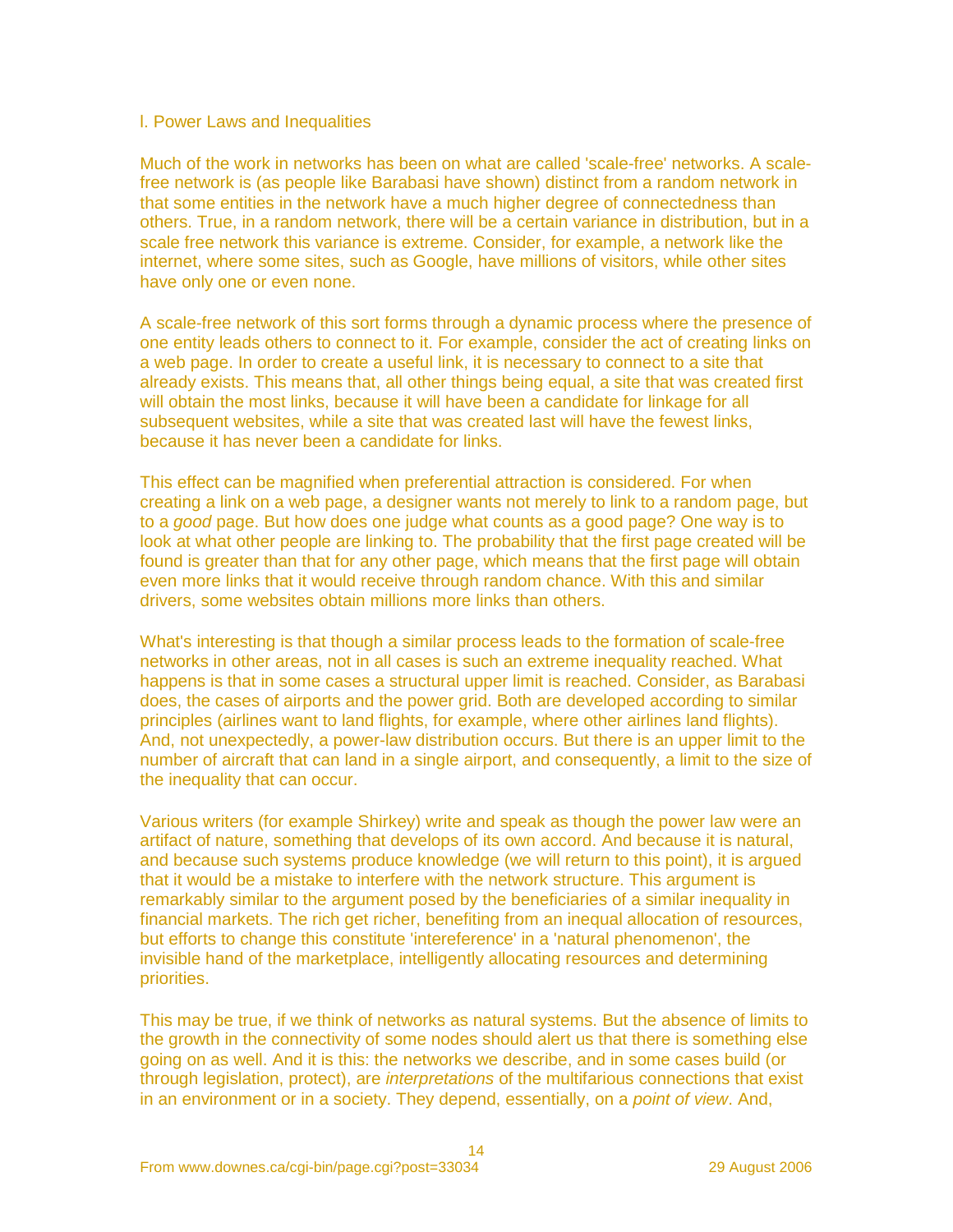arguably, the inequalities of links on the web or money in society represent the prevalance of one point of view, or some points of view, over others. But to understand how this could be so, we need to look at networks, not as physical systems, but as semantical constructs, where the organization of links is determined as much by similarity and salience than by raw, epistemologically neutral, forces of nature.

# m. Knowledge

What does it mean, even to say that a sentence has semantical import? To say, similarly, that we 'know' something? As suggested above, most of us remain committed to something like a Tarski semantics: we know something just in case what we know happens to be true. But of course, thi fails to tell the whole story. The knowledge needs to be, in some way, in our mind (or in our society); it needs to be a 'belief'. And (so goes the argument) it needs to be in some way justified, through a process of verification, or at the very least, says Popper, through the absence of falsification.

This view has its difficulties, as the Gettier counterexamples suggest. But (in my view) its most significant difficulties emerge when we try to articulate what it is that we know. Consider, for example, 'snow is white'. Sure, one could check some snow in order to determine that it is white, but only of one first understood what is meant by 'snow' and 'white' (not to mention, as Clinton taught us, 'is'). But as discussed above, that constitutes *the* meaning of, ay, 'snow', is far from clear. there is no such single entity. What it means is a matter of interpretation. So, for example, does enumerating what constitutes instance of snow. Does 'yellow snow' count? Does snow procuded by artificial ice machines count?

The behaviourist response to such dilemmas is to define 'knowing' that snow is white as a disposition to utter the word 'white' when presented with the question, 'what colour is snow'. And while we most certainly employ such tactics in the evaluation of knowledge (measuring responses is, after all, the basis of testing and examinations), it remains unsatisfactory, because we need to know what puts the disposition to say 'white' into a student's mind in the first place. Is it the whiteness of snow? Is it the memorization of the sentence 'snow is white'? Is it a comprehensive understanding of the process of crystalizing H2O?

From the discussion above, it should be clear that on the account being given here, to 'know' that 'snow is white' is to be organized in a certain way (one that is evidenced by uttering 'snow' when asked). To be organized in such a way as to have neural and mental structures corresponding to the words 'snow', 'is' and 'white', where those structures are such that the concept 'snow' is closely associated with (in certain contexts) the concept 'white' (obviously this is a gloss). Knowing that 'snow is white' is therefore being organized in a certain way, but not in any particular way (we couldn't examine one's neural organization and be able to say whether the person knows that snow is white).

This is a very different model of what it means to 'know' - for one thing, because it is beased on organization and connectedness in the brain, the concept of justification and even of belief are nowhere present. What we 'know' is, if you will, a natural development that occurs in the mind, other things being equal, when presented with certain sets of phenomena; present the learner with different phenomena and they will learn different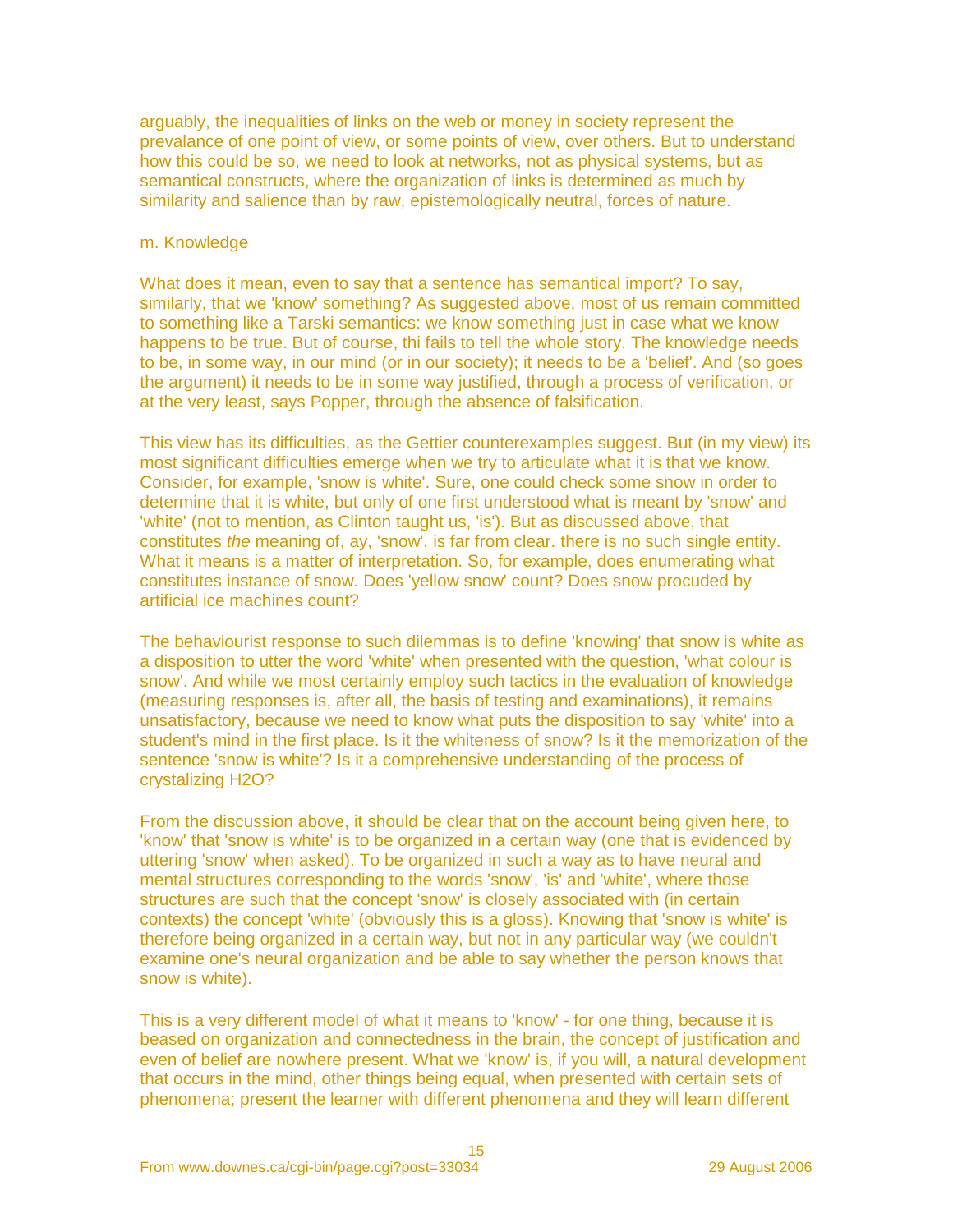things. Like the Portugese word for 'snow', for example. And whether something counts as 'knowledge' rather than, say, 'belief' or 'speculation', depends less on the state of the world, and more on the strength or degree of connectedness between the entities. To 'know' something is to not be able to not know. It's like finding Waldo, or looking at an abstract image. There may be a time when we don't know where Waldo is, or what the image represents, but once we have an interpretation, it is not possible to look without seeing Waldo, without seeing the image.

No wonder Dreyfus and Dreyfus talk about 'levels' of knowledge, up to and including an almost intuitive 'expert' knowledge. As a particular organization, a particular set of connections, between neural structures is strengthened, as this structure becomes embedded in more and more of our other concepts and other knowledge, it changes its nature, changing from something that needs to be triggered by cue or association (or mental effort) into something that is natural as other things we 'know' deeply, like how to breathe, and how to walk, structures entrenched through years, decades, or successful practice. Contrast this to a cognitivist model of knowledge, where once jutification is presented, something is 'known', and cannot in later life be 'more known'.

There is no 'magic' to obtaining knowledge, no secret short-cut, save for practice and reflection - Hebbian and Boltzman connectivism.

#### n. Public Knowledge

'Public knowledge' is the explicit representation of social knowledge in language or some other concrete form. Public knowledge is what most people think of as 'knowledge' *per se*, it is what we attempt to teach our children, it is what is embodied an a canon and passed on to successive generations.

There are things known only by myself (cf again, Wittgenstein's private language argument), such as who I like and why, or where I last stubbed my toe, that society either cannot or has no desire to come to know as a part of social knowledge. Such knowledge, personal knowledge, does not externalize, because there is either no need or no mechanism with which to place it in the public domain.

Knowledge that is, for example, subsymbolic defies communication (it is not imposible to communicate, through a shrug, a sigh, a knowing look). In order for private knowledge to become public knowledge, it must have some means of connecting with everything else that is considered public knowledge - through commonly understood utterances or actions.

But the mere communication of private knowledge in the public domain does not thereby convert it to public knowledge. It must be interpreted as such, recognized as such, in the public domain. In order for this to happen, the set of utterances ('Paris is the capital of France', say) must form a part of of the communications, of the interactions, in the social network as a whole. Then this pattern of communication must in turn be *recognized* by some perceiver (or group of perceivers) as constituting a relevant underlying organization of communication informaing (say) the behaviour of a society as a whole. Merely saying 'Paris is the capital of France' doesn't make it so; many other people must say it, and even then, the mere public utterance doesn;t make it so; it be recognized as a constituent element of the body of knowledge possessed by a society.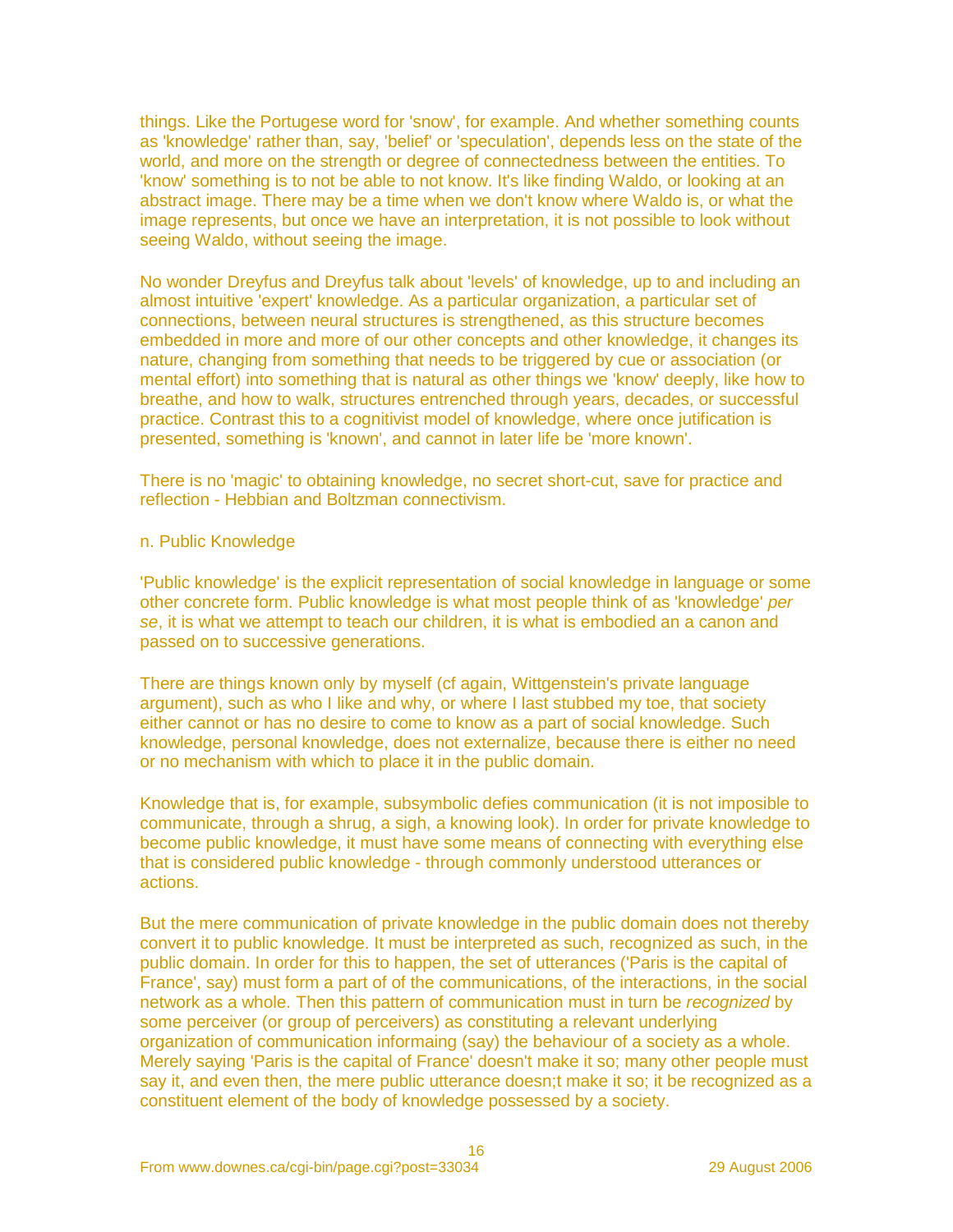It becomes evident that one's demonstration of having acquired 'knowledge' is very different in the case of public knowledge than it is for private knowledge, even when the instance known is the same. Knowing privately that 'Paris is the capital of France' may consist merely of writing the appropriate word on a piece of paper, but knowing the same thing publicly involves a complex of interactions and behaviours, consisting essentially of immersion (becoming a part of, and entity within the organization) in the knowing community, so that utterances of the word 'Paris' reflect, and are seen to reflect, an instance of the (generally recognized fact that) 'Paris is the capital of France'.

Knowing publicly is, as Kuhn said, knowing 'how to solve the problems at the end of the chapter'. It involves being able not only to produce specific behaviours, but in providing evidence of sharing in the same network of associations and meanings as others in the community, sharing a language, methodologies, riverbed assumptions. Failure to personally know something creates only a personal risk - one might travel to Leiges looking for the French parliament instead of to Paris. Failure to know publicly carries a greater risk: that of not being considered to be a part of the knowing community, of being, therefore, excluded from its interactions, and of being misunderstood when attempting to communicate.

This is why writers such as Wenger find such importance in communities of practice, and more, see such involvement as a process of (as he says) personal becoming. Interaction in a community of practice is to a significant degree an alignment of (certain parts of) one's personal knowledge with public knowledge - immersion produces a salience of certain utterances, certain practices, and thus promotes the developement of corresponding (but probably not isomorphic) structures in the mind. It exposes a person to instances of knowledge statements and pratcices which, if they are sufficiently similar to pre-existing organizations of neural and mental structures, increase, through association, their strength and importance. personal knowledge is distinct from public knowledge, but the two go hand in hand, and a person who is considered 'highly learned' is one who has internalized, to an expert degree, a great deal of public knowledge.

# o. Knowing

But on what do we base public knowledge? What is the process of interpretation and recognition by which we, say, accept the theory of gravity and reject stories about flying saucers? What makes some knowledge part of 'social knowldge' and other knowledge (merely?) personal knowledge? Why would a community accept some things as 'known' and not others?

Knowledge is a network phenomenon, to 'know' something is to be organized in a certain way, to exhibit patterns of connectivity. To 'learn' is to acquire certain patterns. This is as true for a community as it is for an individual. But it should be self-evident that mere organization is not the *only* determinate of what constitutes, if you will, 'good' knowledge as opposed to 'bad' (or 'false') knowledge.

Consider public knowledge. People form themselves into communities, develop common language and social bonds, and then proceed to invade Europe, or commit mass suicide, or in an example that poppup up today, starve themselves to death. Nor is personal knowledge any reliable counterbalance to this. People are as inclined to internalize the dysfunctional as the utile, the self-descructive as the empowering.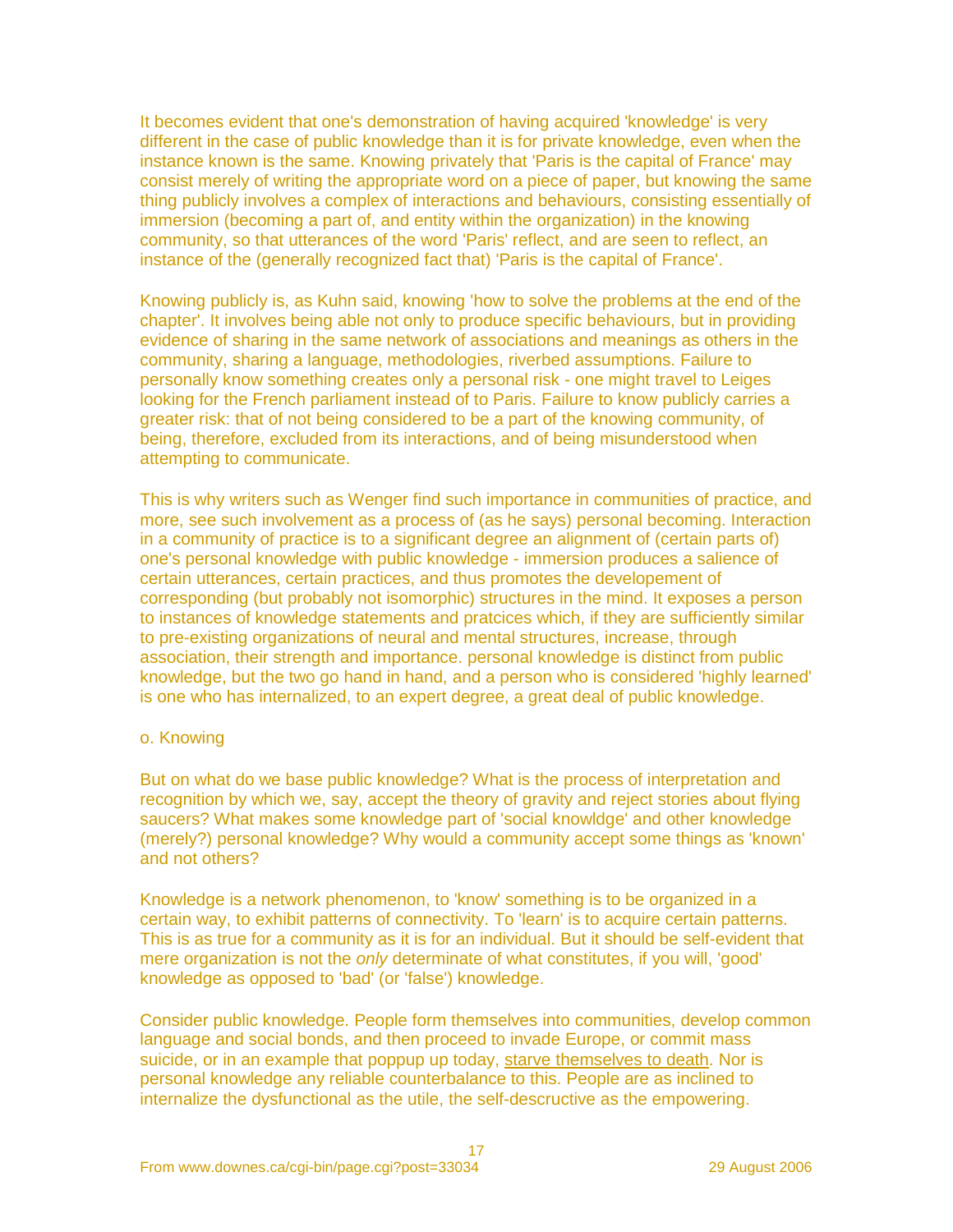These are examples of cascade phenomea. Such phenomena exist in the natural world as well. The sweep of the plague through medieval society, the failure of one hydro plant after another, the bubbles in the stock market. Cascade phenomena occur when some event or property sweeps through the network. Cascade phenomena are in one sense difficult to explain, and in another sense deceptively simple.

The sense in which they are simple to explain is mathematical. If a signal has more than an even chance of being propagated from one entity in the network to the next, and if the network is fully connected, then the signal will eventually propagate to every entity in the network. The speed at which this process occurs is a property of the connectivity of the network. In (certain) random and scale free networks, it takes very few connections to jump from one side of the network to the other. Cascade phenomena sweep through densely connected networks very rapidly.

The sense in which they are hard to explain is related to the question of why they exist at all. Given the destructive nature of cascade phenomena, it would make more sense to leave entities in the network unconnected (much like Newton escaped the plague by isolating himself). Terminating all the connections would prevent cascade phenomena. However, it would also prevent any possibility of human knowledge, any possibility of a knowing society.

# p. Structure and Process

Nothing guarantees truth. It is tempting to suppose that we could easily sure the excesses of cascading communities through a simple application of knowledge obtained through other domains, but in practice we gain no increased certainly or security.

Consider, for example, qualitative knowledge. We are as apt to be misled by the information given by our senses as by any wayward community. Descartes records simple examples, such as miraches, or the bending of a stick in water, to make the point. Today's science can point to much deeper scepticism. Perception itself consists oif selective filtering and interpretation. The mind supplies sensations that are not there. Even a cautiously aware and reflective perceiver can be misled.

Quantitative knowledge, the cathedral of the twentieth century, fares no better. Though errors in counting are rare, it is a fragile a process. *What* we count is as important as how we count, and on this, quantitative reasoning is silent. We can measure grades, but are grades the measure of learning? We can measure economic growth, but is an increase in the circulation of money a measure of progress? We can easily mislead ourselves with statistics, as Huff shows, and in more esoteric realms, such as probability, our intuitions can be exactly wrong.

In the realms of observation and mathematics, we compensate for these weaknesses by recognizing that a single point of view is insufficient; we distribute what constitutes an 'observation' through a process of description and verification. If one person says he saw a zombie, we take such a claim sceptically; if a hundred people say they saw zombies, we take it more seriously, and if a process is described whereby anyone who is interested can see a zombie for themselves, the observation is accepted.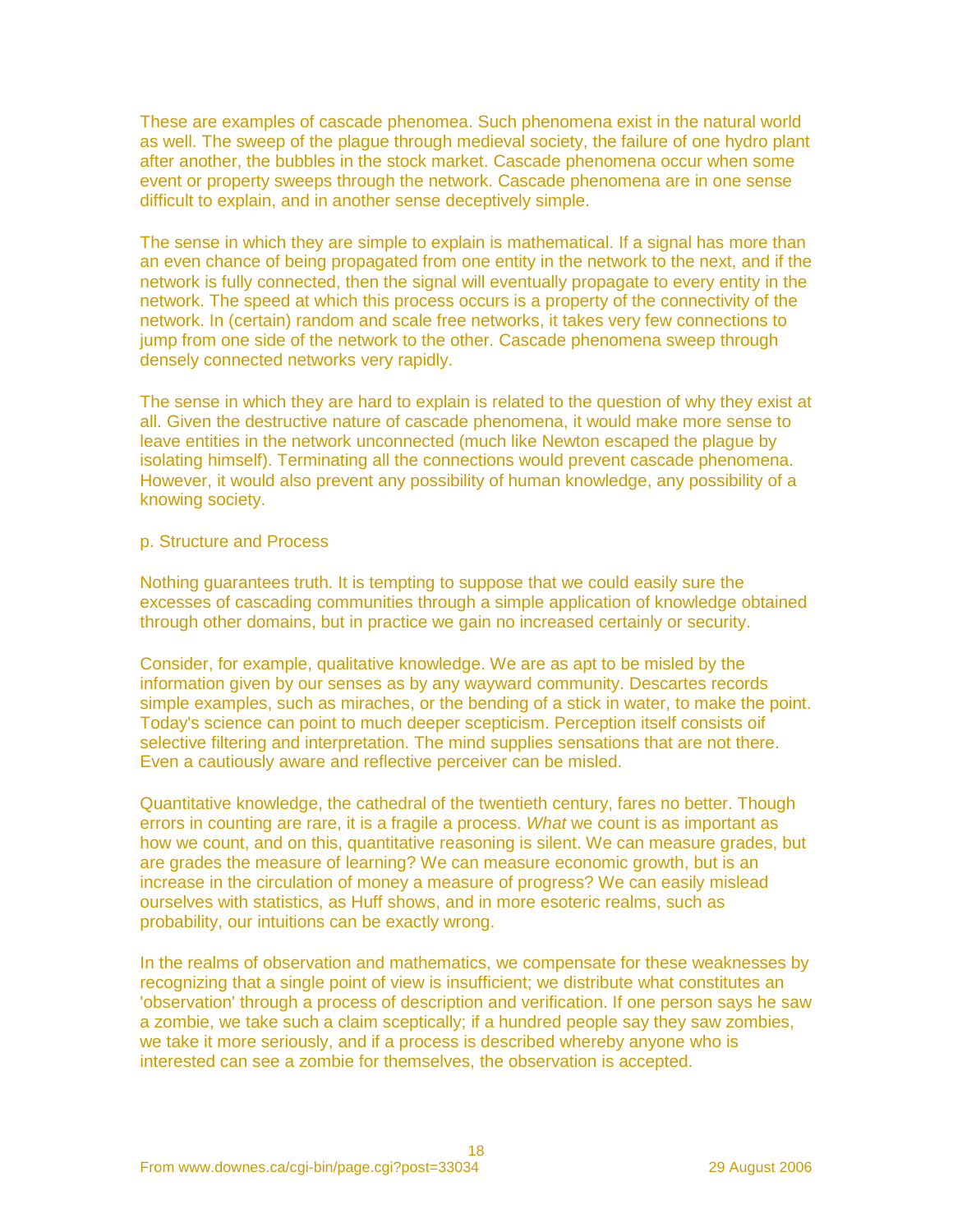Even then, we demonstrated caution though an explicit recognition that in the process of seeing we are interpreting. An observation of a certain phenomenon may be labled the observation of 'zombies', but we consider alternative explanations. This is aided by ensuring that the observers of the phenomena have different sets of prior experiences, different worldviews, different ways they could interpret the phenomenon. Having every member of a religious sect report seeing zombies is less reliable than having members of different sects, scientists and sceptics report the same thing.

In quantitative reasoning, we take care to ensure that, in our measurements, we are measuring the same thing. Through processes such as double-blind experimentation, we additionally take care to ensure that our expectations do not influence the count. In statistical reasoning, we take care to ensure that we have a sufficiently random and representative sample, in order to ensure that we are measuring one phenomenon, and not a different, unexpected phenomenon. I(n both we employ what Carnap called the requirement of the total evidence: we peer at something from all angles, all viewpoints, and if everybody (or the preponderance of observers) conclude that it's a duck, then it's a duck.

#### q. Reliable Networks

Connective knowledge is supported through similar mechanisms. It is important to recognize that a structure of connections is, at its heart, *artificial*, an *interpretation* of any reality there may be, and moreover, that our observations of emergent phenomena themselves as fragile and questionable as observations and measurements - these days, maybe more so, because we do not have a sound science of network semantics.

Where structures of connections (ie., networks) differ from sets of observations or measurements is that there is in principle no external entity to which we can appeal in order to check our understanding. In a networked society, every person is a member of the network, and all things being equal, there is not some other networked society against which we can test our conclusions (prior to the days of global communications, societies did test themselves one against the other, but unfortunately though war and other conflict, a solution that was worse than the problem and which clouded their ability to interpret connections in a rational and dispassionate way).

We have already seen that there are different types of networks - different ways sets of connections between entities can be generated and organized. Where the mechanisms that support knowledge in other realms come into play in the world of networks is that these mechanisms become *properties* of the networks we rely upon to generate and contain knowledge.

In a network, a cascade phenomenon is akin to jumping to a conclusion about an observation. It is, in a sense, a rash and unthinking response to whatever phenomenon prompted it. The mechanisms that push a stock market into a bubble are skin to a person being convinced by looking at the same thing over and over again. A network in the throes of a cascade needs the internal equivalent to a 'second set of eyes' to act as the bearer of sober second thought.

This capacity is crucially dependent on the structure of the network. Just as a network with no connections has no capacity to generate knowledge, a fully connected network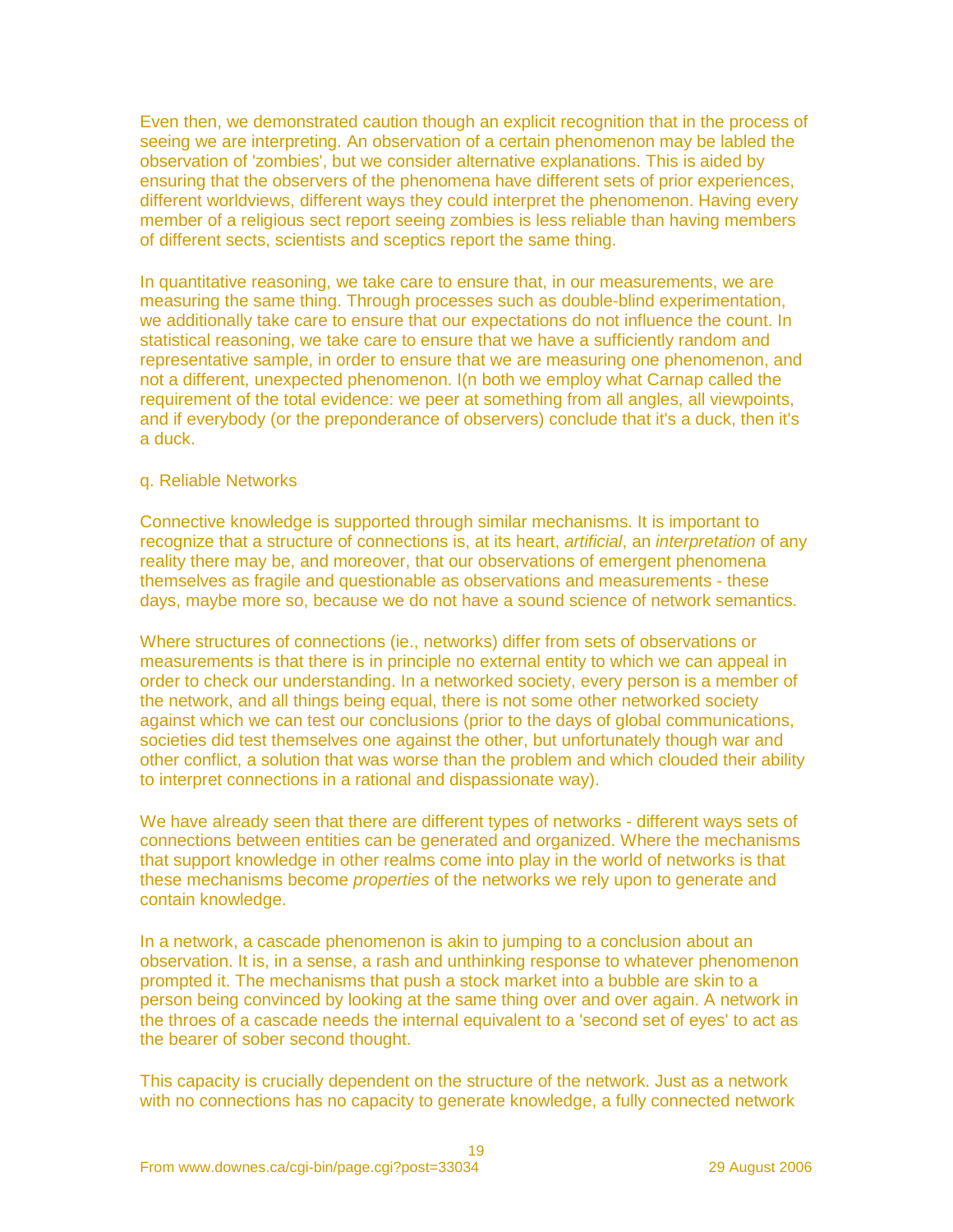has no defense against jumping to conclusions. What is needed is to attain a middle point, where full connectivity is achieved, but where inpulses in the network ebb and flow, where impulses generated by phenomena are checked against not one but a multitide of competing and even contradictory impulses.

This is what the human mind does naturally. It is constructed in such a way that no single inpulse is able to overwhelm the network. A perception must be filtered through layers of intermediate (and (anthropomorphically) sceptical) neurons before forming a part of a concept. For every organization of neurons that achieves an active state, there are countless alternative organizations ready to be activated by the same, or slightly different, phenomena (think of how even a seed of doubt can destabilize your certainty about something).

Knowledge in the mind is not a matter of mere numbers of neurons being activated by a certain phenomenon; it is an ocean of competing and conflicting possible organizations, each ebbing and subsiding with any new input (or even upon reflection). In such a diverse and demanding environment only patterns of organization genuinely successful in some important manner achieve salience, and even fewer become so important we cannot let them go.

# r. Network Structure

It is with these considerations that we return to the consideration of scale-free networks.

As mentioned above, a scale free network is characterised by a small number of entities is numerous connections, and a large number of entities with much fewer connections. It is worth noting that such networks are very tightly connected - in a scale free network a piece of information can reach an entire network very quickly.

While the human brain exhibits some scale-free properties, it is nonetheless not as imbalanced as even things like the economic system or the World Wide Web. Some neurons (or neural clusters) play important and central roles in the brain, but they are not millions of times more connected than most of the others. The brain is densely connected, but the connections are more equitably distributed.

This is no doubt a result of the physical limitations of neurons. But even more importantly, reducing the scale of the inequality between neurons also slows the propoagation of impulses through the brain. It allows sub-organizatuons to develop - the alternative interpretations we can experience when observing a Gestalt phenomenon, for example. Were the structure of human thought to be replicated at the social level, what we would see is essentially a community of communities - the part of us (society) that likes knitting, the part of us that is a hedonist, the part of us that enjoys a good novel.

Networks that exhibit extreme power law distributions are untable. Because, though the mechanism of highly connected nodes, a single impulse can be broadcast and accepted by the entire network all at once, there is no constraint should the impulse prove to be destructive or dysfunctional. The extremes in human social behaviour, wrought on a smaller scale by chieftans and kings, and on a global scale by mass media, should serve as ample evidence of this. With nothing to counteract an irrational impulse, the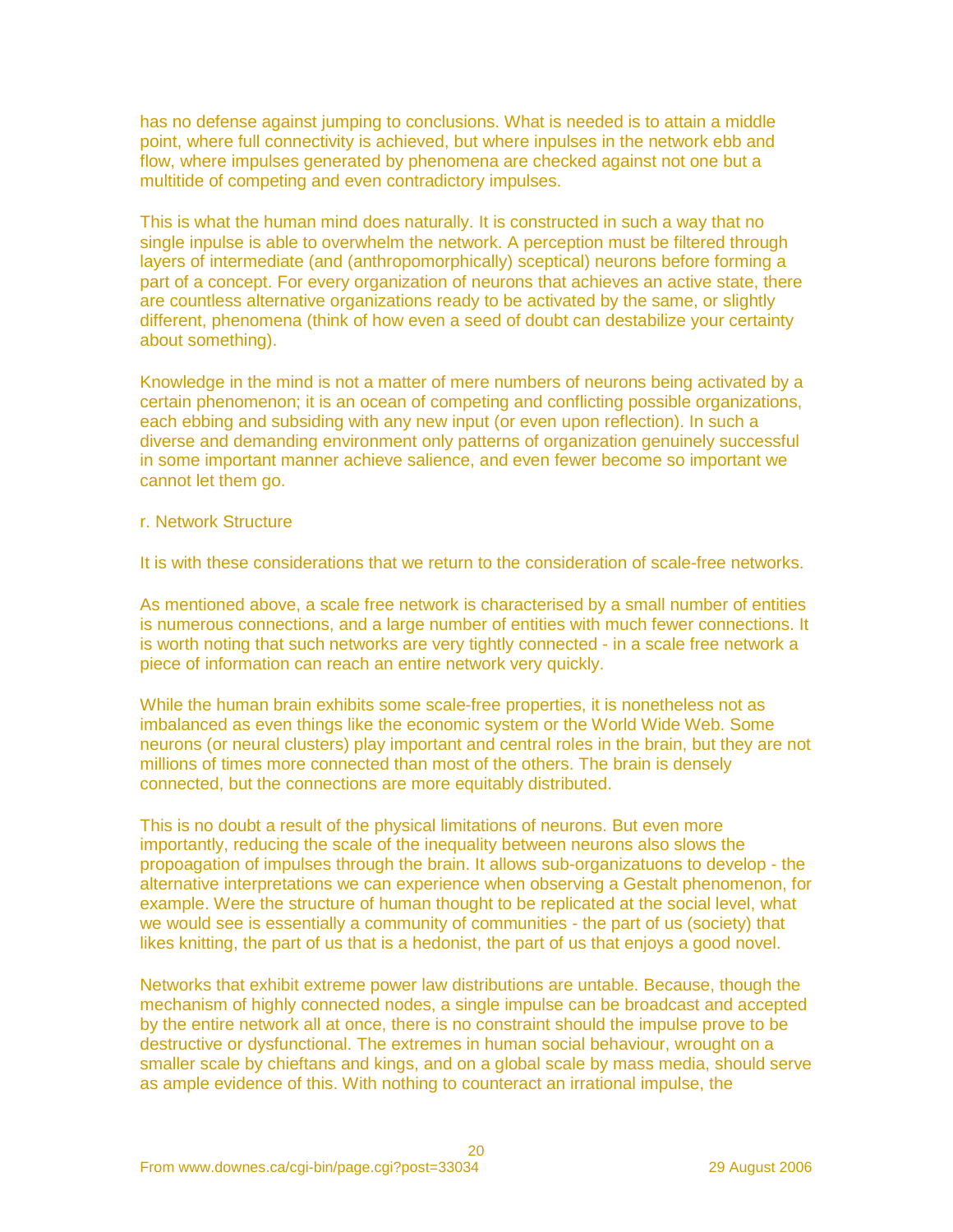charateristic of the one becomes the characteristic of the whole, and the society spirals into self-destruction.

Chieftans, kings and broadcast media are inventions. They are ways we represent, in physical form, the set of connections we perceive to be extant in a society. But as interpretations of a complex set of connections, they are subject to individual points of view, prior conceptions and prejudice. As Rousseau observed, when the mechanisms of the whole are put into the hands of the few, the very nature of the whole is interpreted in such a way as to serve the needs of the few.

In order therefore to successfully counterbalance the tendency toward a cascade phenomenon in the realm of public knowledge, the excesses made possible by an unrefrained scale-free network need to be counterbalanced through either one of two mechanisms: either a reduction in the number of connections afforded by the very few, or an increase in the denisity of the local network for individual entities. Either of these approaches may be characterized under the same heading: the fostering of diversity.

For, indeed, the mechansism for attaining the reliability of connective knowledge is fundamentally the same as that of attaining reliability in other areas; the promotion of diversity, through the empowering of individual entities, and the reduction in the influence of well-connected entities, is essentially a way of creating extra sets of eyes within the network.

# s. Truth

Recently a series of discussions took place regarding the relative 'truth' of entries in Wikipedia, a collection of articles created through a process of collective authoring, and Encyclopedia Britannia, a collection of articles about similar topics written by a series of experts.

Such discussions are difficult to resolve because, as we have seen, what constitutes the 'truth' of the matter is very much a matter of interpretation. Truth, as commonly conceived, is said to be based on facts (and mediated through 'truth-preserving' inference), but if even the simplest observation depends to a great degree on interpretation, then the foundation of truth itself is equally suspect.

And yet this post-modernist attitude to knowledge is difficult to reconcile with our intuitions. We do rely on facts, there is knowledge, and what counts as knowledge has the virtue of being true. And when a body of work such as Wikipedia is examined, some statements are regarded as, and universally aknowledged to be, true, while others (happily a much smaller set) are found to be 'not true'. This, indeed, was the basis on which the Nature comparison of the two encyclopedias was based.

What distinguishes Wikipedia from Britannica is not so much the account of truth it embraces as the process through which it arrives at truth. Wikipedia, much more so than Britannica, represents an instance of connective knowledge - it is an attempt to capture, as public knowledge, what can be observed via the interactions of numerous instances of private knowledge.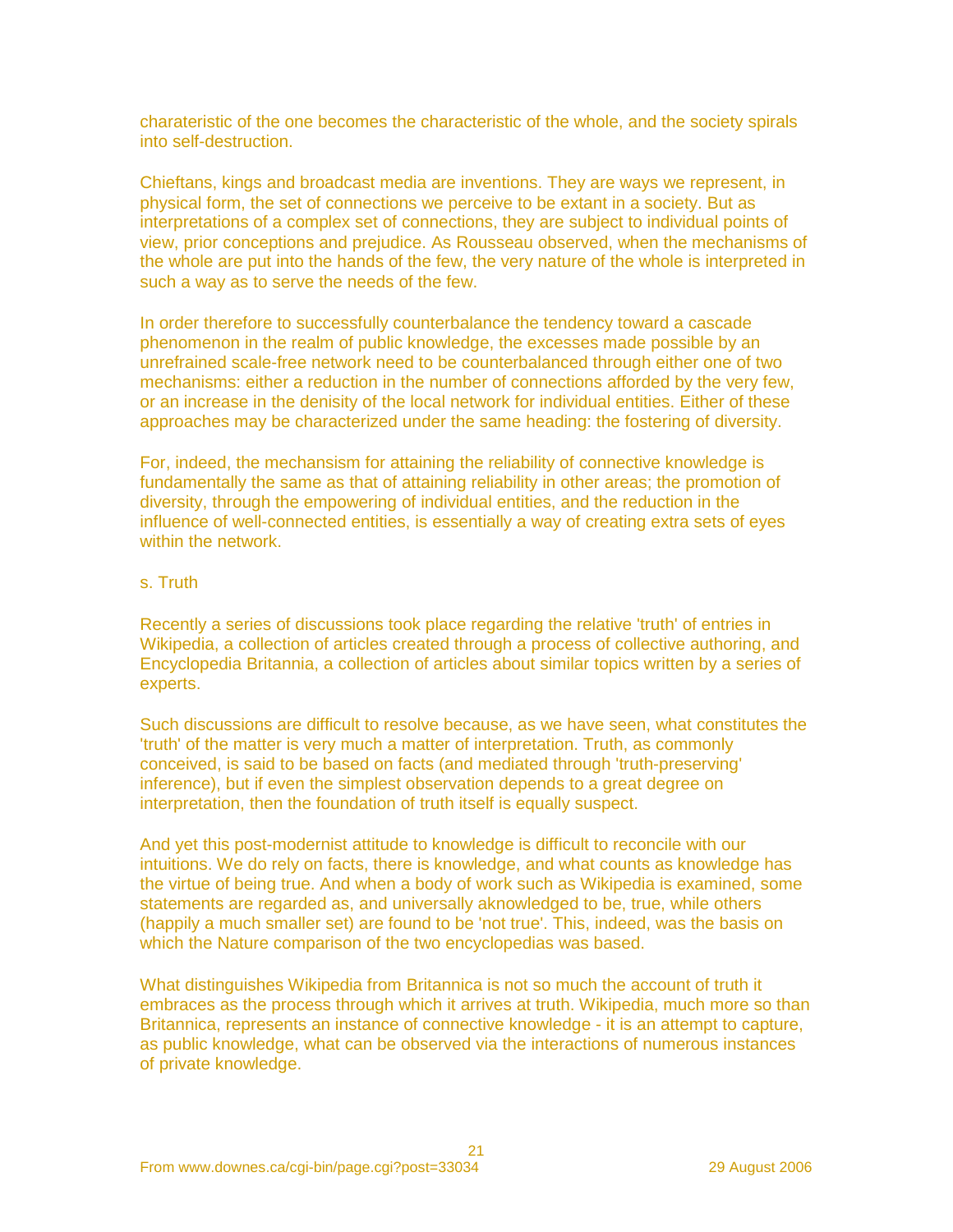It should be clear and obvious at the outset that this is not some process whereby individual points of view are aggregated and averaged - such mechanisms are more evident in entities such as Google and Technorati and Digg. Rather, Wikipedia, through iterations of successive editing, captures the output of *interactions* between instances of private knowledge. The majority, typically, does not rule on Wkipedia; what matters is what is produced through the interaction.

In the case of Britannica, the same is the case. The authors, as experts, are typically those immersed in a knowledge community, who have in turn internatized the knowledge (both social and public) possessed by that community. The expert serves as a dedicated *interpreter* of that knowledge, an interpretation that is additionally subject to subsequent interactions with proof-readers and editors.

*A priori*, each approach has an equally plausible claim to being an effective (and reliable) generator of knowledge, which raises the question of how we will resolve the truth of the matter when (inevitably) there exists a point at which one encyclopedia says a statement is true and the other says the opposite.

Truth, in such a case, will come to depend not so much on the facts of the matter, but rather, through an examination of the process through which various types of knowledge are accumulated and interpreted. Just as the reliability of an observation report depends on how the observation is made, so to will the proclamations of connected communities of knowers.

# t. Knowing Networks

Arguably, the following criteria will determine the difference:

First, diversity. Did the process involve the widest possible spectrum of points of view? Did people who interpret the matter one way, and from one set of background assumptions, interact with with people who approach the matter from a different perspective?

Second, and related, autonomy. Were the individual knowers contributing to the interaction of their own accord, according to their own knowledge, values and decisions, or were they acting at the behest of some external agency seeking to magnify a certain point of view through quantity rather than reason and reflection?

Third, interactivity. Is the knowledge being producted the product of an interaction between the members, or is it a (mere) aggregation of the members' perspectives? A *different* type of knowledge is produced one way as opposed to the other. Just as the human mind does not determine what is seen in front of it by merely counting pixels, nor either does a process intended to create public knowledge.

Fourth, and again related, openness. Is there a mechanism that allows a given perspective to be entered into the system, to be heard and interacted with by others?

It is based on these criteria that we arrive at an account of a knowing network. The scale-free networks contemplated above constitute instances in which these criteria are violated: by concentrating the flow of knowledge through central and highly connected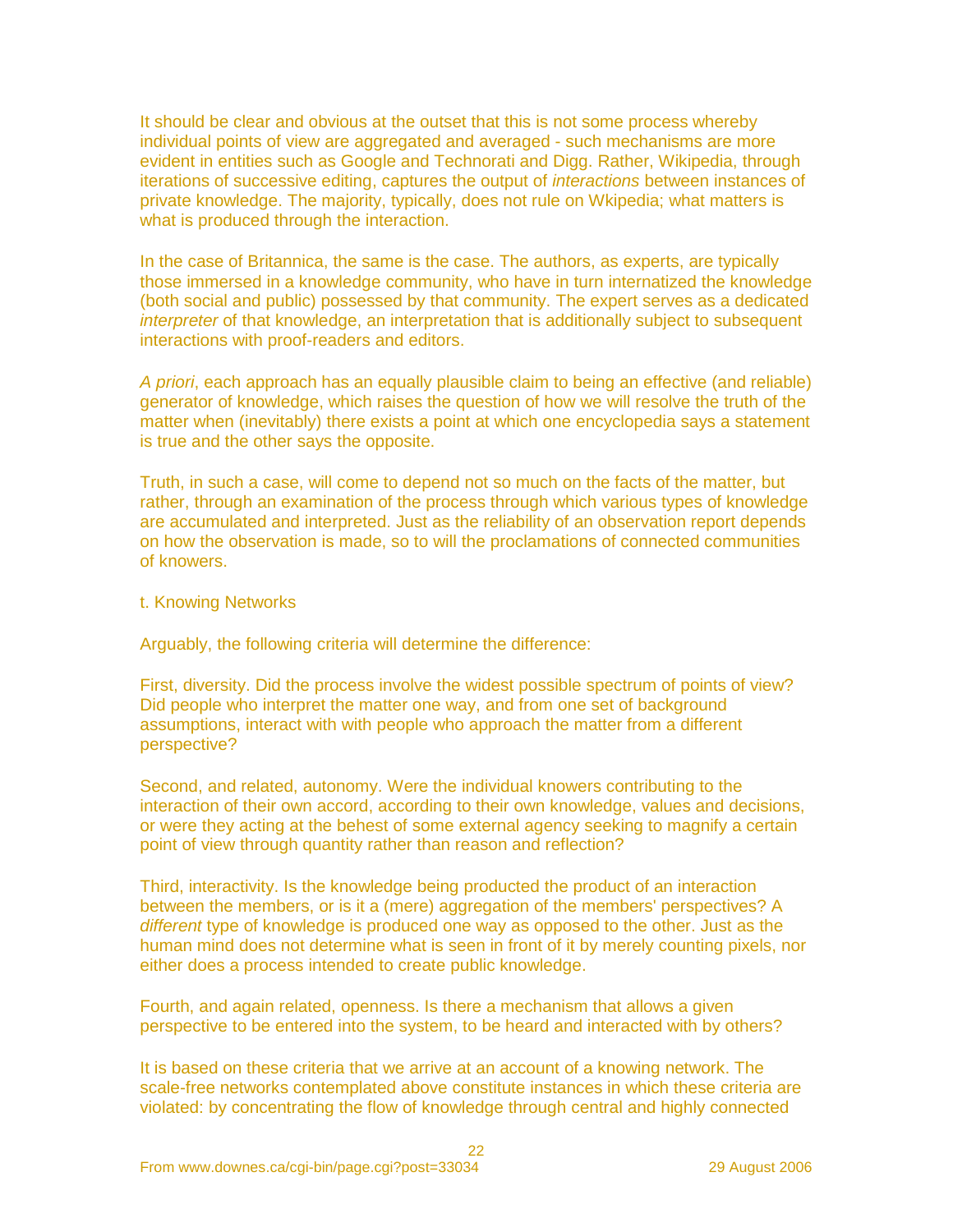nodes, they reduce diversity and reduce interactivity. Even where such networks are open and allow autonomy (and they are often not), the members of such networks are constrained: only certain perspectives are presented to them for consideration, and only certain perspectives will be passed to the remainder of the network (namely, in both cases, the perspectives of those occupying the highly connected nodes).

Even where such networks are open and allow autonomy (and they are often not), the members of such networks are constrained: only certain perspectives are presented to them for consideration, and only certain perspectives will be passed to the remainder of the network (namely, in both cases, the perspectives of those occupying the highly connected nodes).

# u. Remnants

This new knowledge is not inherently any more reliable than the old. A community that limits its diversity, that becomes closed, is as liable to err as a person who refuses to look around, refuses to take measure. A person, exposed only to limited points of view, with limited opportunities to interact, will be similarly bereft of insight.

It is, after all, a form of knowledge we have had all along, just as we have always have qualities, always had quantities.

Connective knowledge is no magic pill, no simple route to reliability. As the examples mentioned above (part o) demonstrate, a knowledge-forming community can be easily misled or deluded, just as as a person can suffer from delusions and misunderstandings.

Indeed, if anything, the sort of knowledge described here is perhaps even more liable to error, because it is so much more clearly dependent on interpretation. Knowledge derived from a pattern may be formed from a partial pattern; the perceiving mind fills in the gaps of perception. From these gaps spring the seeds of error.

Moreover, as we enter the connected age, we live with remnants of the previous eras, years when connectivity in society was limited, control over perspective maintained by the beneficiaries of scale-free communications networks. History is replete with examples of the mind of one man, or one group in power, distorting the mechanisms of media to their own ends.

The examples range from very large to very small, from the rise of totalitarianism to the propagation of genocide to gender sterotypes, mass media marketing, and propaganda. Practitioners vary from dictators to slave owners to misogynists. The history of repression walks hand in hand with the history of the distortion of connective knowledge.

The purpose of this paper is not to provide truth, but to point the way toward the correction of these errors, both in ourselves and in our society. To show that, through attention to the underlying framework informing social and public knowledge, we can find a new renaissance, not perfection, but perhaps, a world less filled with ignorance and superstition.

Freedom begins with living free, in sharing freely, in celebrating each other, and in letting others, too, to live free. Freedom begins when we understand of our own biases and our